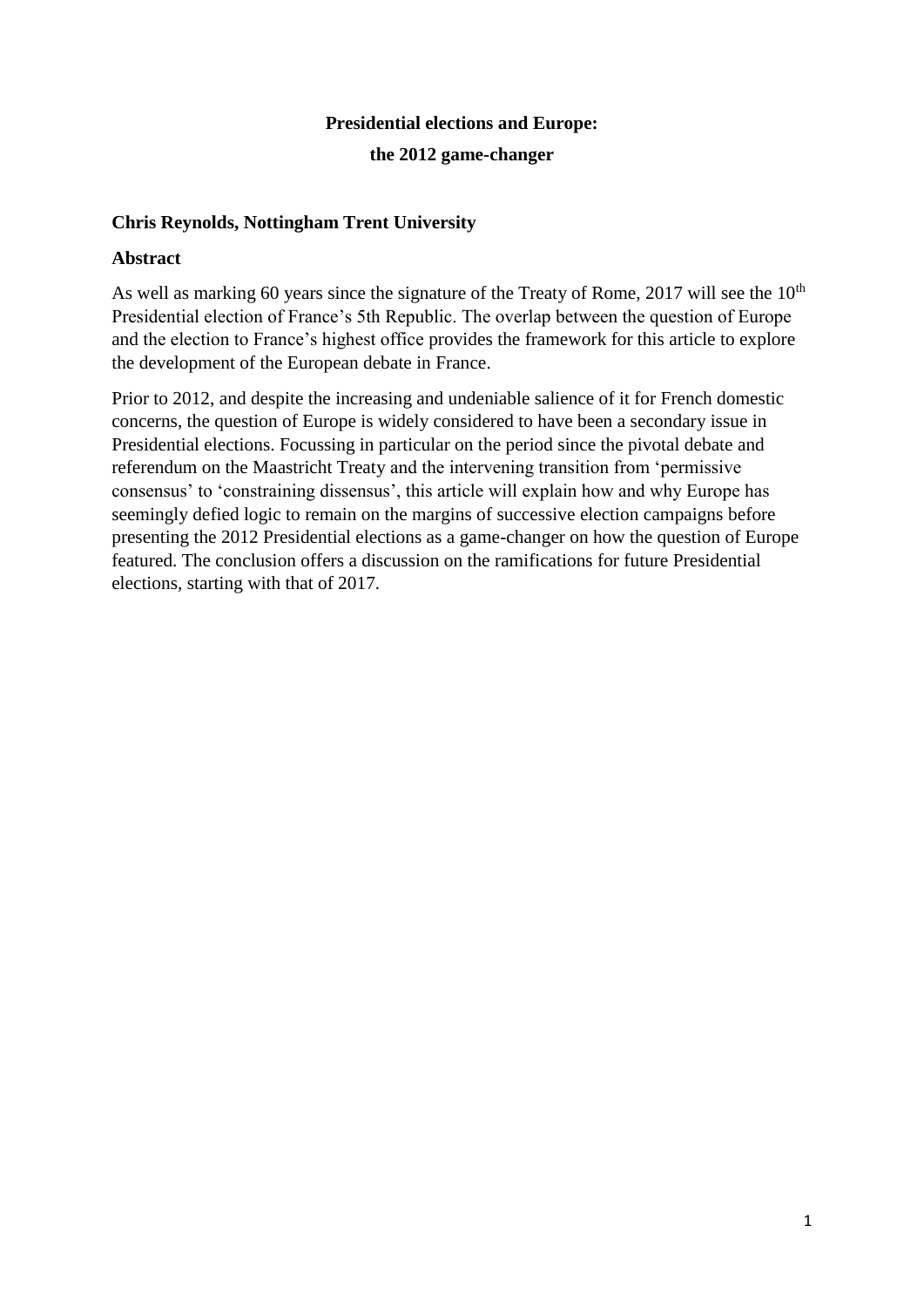### **Introduction**

In the 60 years since the signing of the Treaty of Rome, the European project has become a central influence on French politics and society. Despite evidence of consistent general support, there has been increasing scepticism as sacrifices and negative consequences have become inevitable (Milner 2000, 35-58). One would therefore be forgiven for assuming that the intervening period would have witnessed an elevation of the question of Europe to a crucial election issue. However, and as will be discussed in greater detail below, 'Europe has long been absent from French national electoral contests' (Dehousse and Tacea 2015, 152). Whilst opposition to Europe has been mounting, the political translation of it has been reserved to marginal and extreme elements. The dominant centre-Right/centre-Left forces have shared a consensus on the fundamental advancement of the EU project (Drake 2013, 127-8). As a result, Europe dominated by a 'rhetoric of unanimity' (Rozenberg 2011), has never really been an issue with enough leverage to see it brought in from the margins of successive presidential campaigns. The strange set of circumstances that has seen the increasingly important issue of Europe astutely avoided has enabled analyses of its presence in elections campaigns to be described as '*invisible mais omniprésente*' (Belot and Cautrès 2004, 119-41).

This article begins by shedding some light on how this paradoxical set of circumstances has emerged, with the 1995 Presidential elections as the logical starting point. Up until then, there had been little or no consultation between the political elite and the general population on this question. The belief, commonly described as the 'permissive consensus' (Lindberg and Scheingold 1970), was that widespread acceptance of the European project characterised the general view of the French (and general EU) population with much support for the French lead on its development and progression (Schmidt 2007, 999-1001). However, François Mitterrand's decision to ratify the Maastricht Treaty via a referendum in 1992 cast doubt on this assumption and revealed how the European question was far from consensual (Drake 2008, 197-98; Flood 2005, 43; Hurrelmann 2007, 352). The post-Maastricht era would see the 'permissive consensus' replaced by what has been described as a 'constraining dissensus' (Hooghe and Marks 2008). Europe, it is argued, has since then featured much more prominently on national political agendas as it has moved away from its status as the preserve of the mainstream elite. Despite this shift, the European question appears to have remained no more than an issue of secondary concern in successive election campaigns to France's highest office. The three Presidential elections of 1995, 2002 and 2007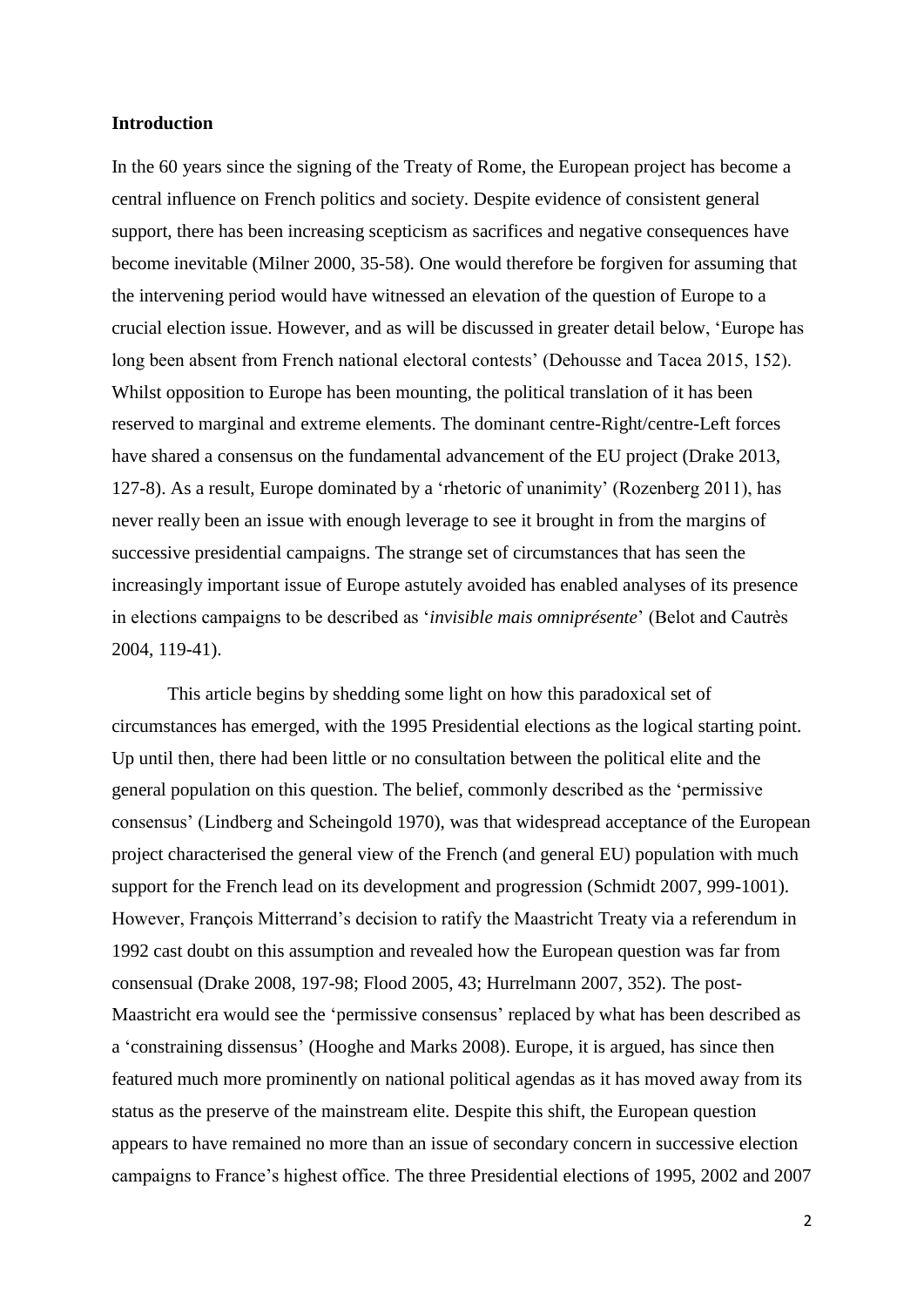will be briefly analysed to demonstrate and explain how this period saw the European issue become an increasingly important, difficult, yet hidden, campaign theme. 2012 is then presented as a game-changing election signalling an important shift in how Europe featured. It will be concluded that Europe is now here to stay as a prominent issue in Presidential election campaigns, reflecting its position as an unavoidable area of importance. The article will draw on material from speeches, manifestos, media appearances and polling data.

#### **1995-2007: The European Elephant**

The 1995 elections were not only significant because they would turn the page on the Mitterrand era. They were equally the first post-Maastricht Presidential elections. This was significant for two reasons. Firstly, the successful ratification of the Maastricht treaty and its overwhelming backing by the bulk of France's mainstream politicians marked a significant step forward for the European project. As a result, the presence of Europe was set to weigh more heavily in the lives of the entire French population for years to come (Johnson 1997, 260-1). Secondly, despite OUI victory, the referendum sparked considerable debate in France and exposed clear divisions over the issue amongst the electorate as well as within and between political parties (Rozenberg 2011; Milner 2000, 35-6). One would therefore have been forgiven for assuming that Europe's prominence as an election theme would increase accordingly. However, an examination of the 1995 campaign reveals that this did not materialise, with a 'conspicuous absence of a serious discussion on Europe' (Mazey 1995, 146; Ross 2000, 96-97; Flood 2005, 58) amongst candidates and only secondary importance afforded the issue in opinion polls.<sup>1</sup> This paradoxical set of circumstances can be explained by the fact that the growing doubts and fears, as exposed by the Maastricht referendum debate, coupled with the continued consensus amongst the mainstream political elite over the advancement of the European project (Tiersky 1995, 116-19) meant that the interests of the main candidates were best served by avoiding this difficult issue.

By the time of the 2002 Presidential elections, the progress of the European project had continued unabated, perhaps most symbolically represented with the introduction of the Euro in January of the election year. With such developments came increasing doubts, fears and mounting Euroscepticism (Flood 2005, 42-63). Whilst President Chirac undoubtedly picked up the pro-European baton from his predecessor, there was an evident dampening in enthusiasm emanating from *l'Elysée*, perhaps reflective of the doubts amongst the electorate. This was no more evident than in the changing nature of the Franco-German axis. The *moteur*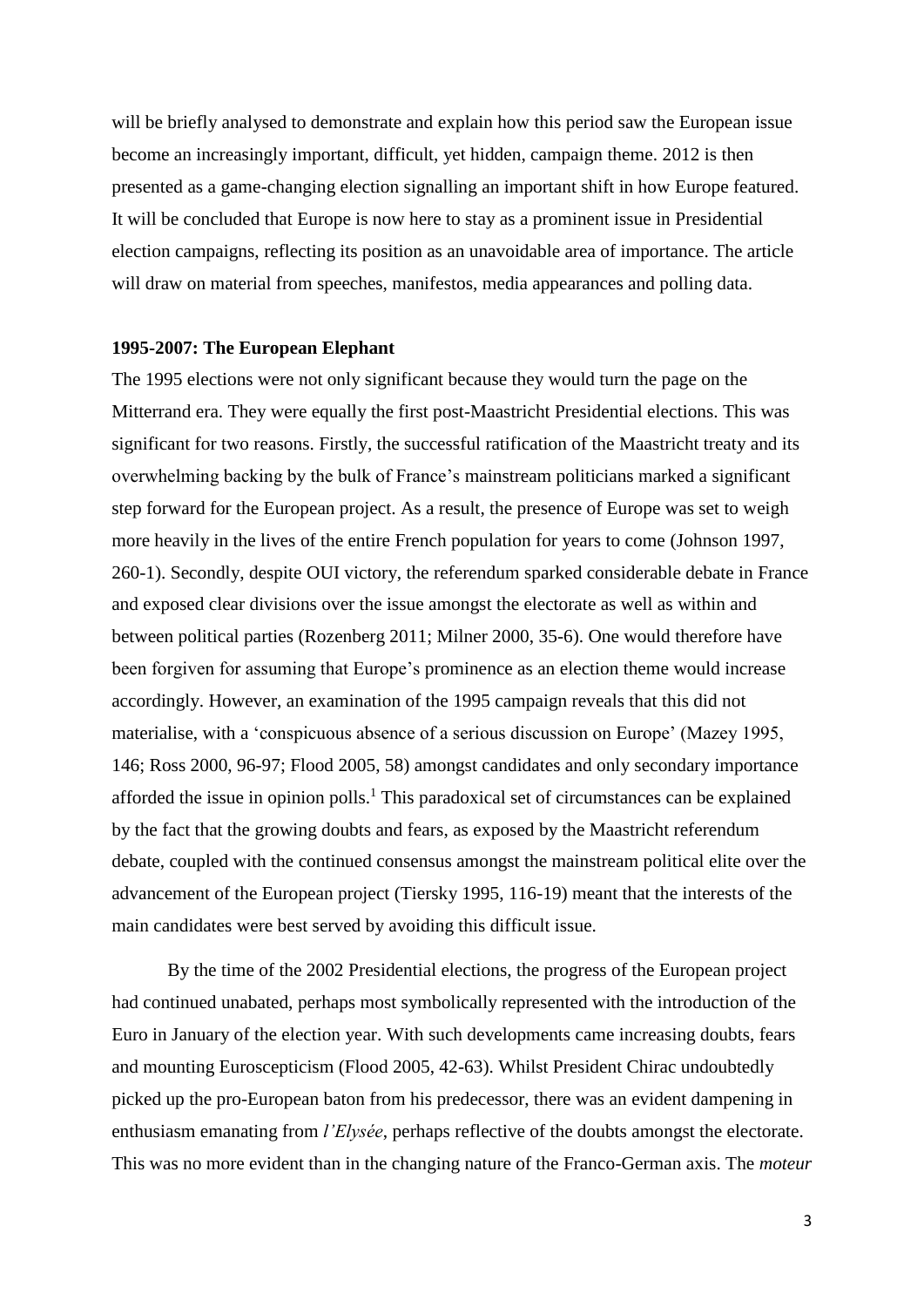*de l'Europe,* as previously represented by the Mitterrand-Kohl partnership, fell on difficult times as Chirac and German Chancellor Gerard Schroeder appeared to have very different priorities (Boussat 2006, 187-212). In such circumstances, once again, one would have assumed that Europe would have an increased bearing in the 2002 Presidential election campaign. However, as had been the case in 1995, both in terms of the attention afforded by the candidates and polling data on important themes, the expected increase in prominence was not forthcoming. The increasing scepticism surrounding the question of Europe was a key factor in explaining why 'avoiding the issue of 'Europe' unsurprisingly emerged in the 2002 elections and an implicit campaign objective of the front-runners.' (Drake 2003, 6). Despite Chirac's failings over Europe, his overall commitment to the project, juxtaposed with increasing doubts, rendered it an obsolete area for gaining political capital for all main candidates, thus explaining why it *assez peu nourri les débats entre candidats tout au long de ce printemps electoral*.' (Belot and Cautrès 2004, 119-41). Such scant coverage unsurprisingly impacted on the importance afforded to the European question by the electorate, as evidenced in polling data where it continued to languish as a question of secondary importance or even as an issue of 'no significance' to voters (Lewis-Beck, Nadeau and Bélanger 2012, 108-09).<sup>2</sup>

When the 2007 election came around, there was good reason to assume that Europe would feature as a salient campaign theme. Chirac's second term in office would be dominated by international affairs. Initially, his brave stance on the 2003 Iraq conflict earned him plenty of plaudits. However, before too long, he ran into serious difficulties and the issue of Europe was significant (Cole, Le Galès and Levy 2008, 1-16). In particular, his 2005 decision to ratify the new European constitutional treaty via a referendum sparked an intense debate on the question of Europe on a scale not experienced since Maastricht. However, this time the result was inverted and any hope he had harboured of consolidating his popularity through a OUI victory evaporated when the French sensationally voted NON (Dulphy and Manigand 2006, 22-46). This result (compounded by subsequent domestic difficulties) served to accentuate the significance of the 2007 elections as an opportunity to wipe the slate clean and start afresh. Given that Europe had so clearly defined the preceding period combined with the sheer intensity of debate, doubt and division as exposed by the referendum campaign, it is once again with a certain degree of puzzlement that the theme of Europe seemingly figured so little during the 2007 Presidential campaign. The major candidates persisted with the approach of the two previous elections whereby the negativity (as exposed

4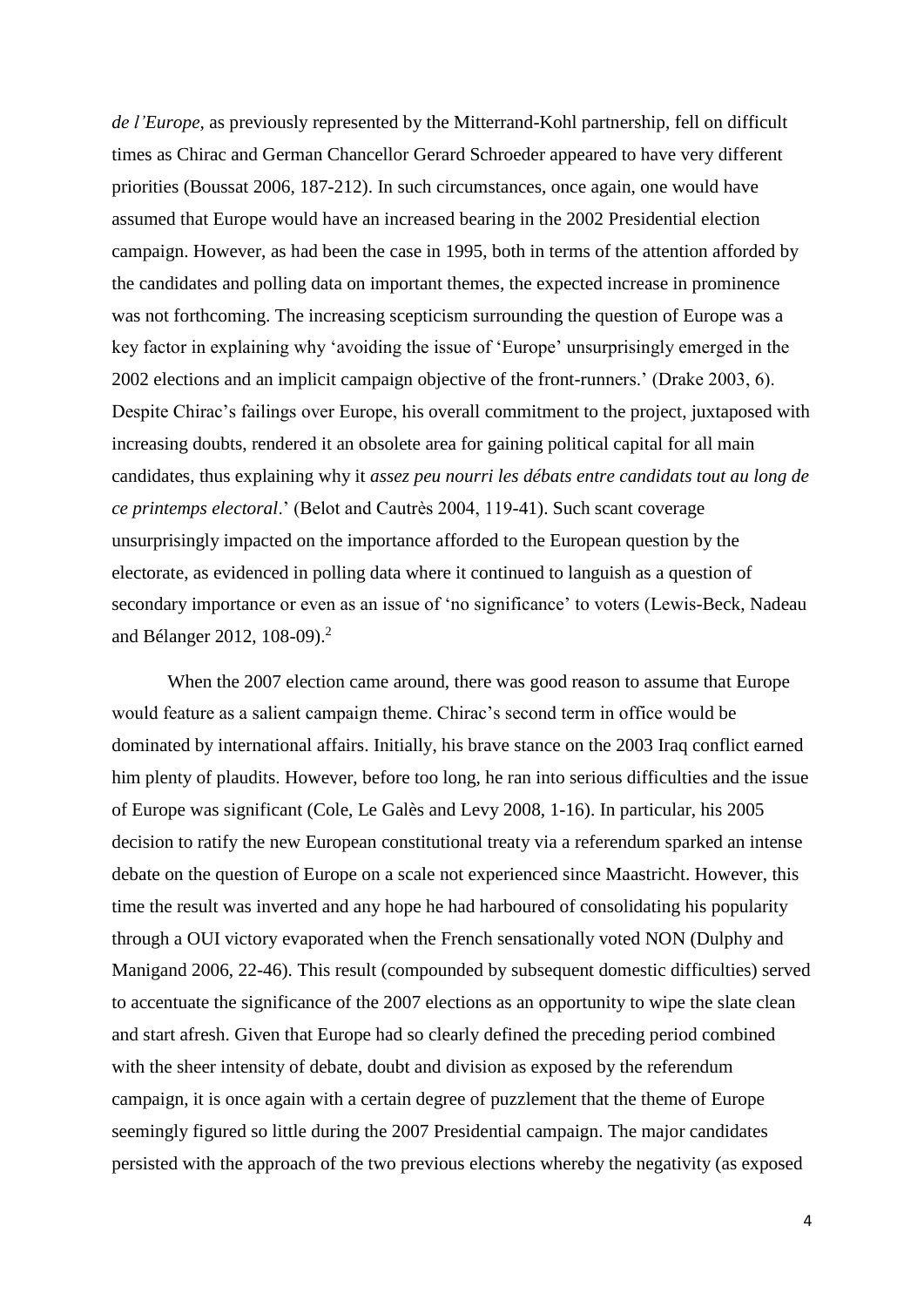by the growing Euroscepticism brought so evidently to light during the referendum debate) saw them divert attention away from the problematic European question, instead choosing to focus heavily on domestic affairs (Cautrès 2007, 3). Once again, such minimal coverage cannot have been without significance on the persistence of Europe as a theme of only secondary importance in polling data.<sup>3</sup>

In summary, the discrepancy between the importance of Europe and its marginalisation in Presidential election campaigns must be understood through the optic of widespread growing disenchantment that had seen the emergence of a growing gulf between political elites and their general populations (Bickerton, Hodson and Puetter 2015, 710-11). Such a phenomenon is not exclusive to France, or indeed Europe, and is one that shows no sign of abating. However, this alone is insufficient. Explaining why the anticipated post-92 promotion of Europe as a central election issue did not materialise necessitates a consideration of the impact of the transition from 'permissive consensus' to 'constraining dissensus'. As Hooghe and Marks argue, with increasing public scepticism and deepening divisions within mainstream political parties, the elite was forced to look nervously over their shoulders when dealing with the European question (5). The upshot in Presidential election campaigns was a tendency to avoid any overt discussion of Europe with the obvious impact on how this was translated in the opinion polls.

|                   | <b>Rank in importance</b> |                |                |  |
|-------------------|---------------------------|----------------|----------------|--|
|                   | 1995                      | 2002           | 2007           |  |
| Unemployment      |                           |                |                |  |
| Education         | $\mathfrak{D}$            | 7              | $\overline{4}$ |  |
| Personal security | 8                         | $\overline{2}$ |                |  |
| Environment       | $\mathbf Q$               | 6              | 6              |  |
| Immigration       | 11                        | 4              | 10             |  |
| <b>Europe</b>     | 13                        | 11             | 12             |  |

| 'able | 4 |
|-------|---|
|-------|---|

Let us now turn our attention to the 2012 election as a game-changer in terms of how the European question featured.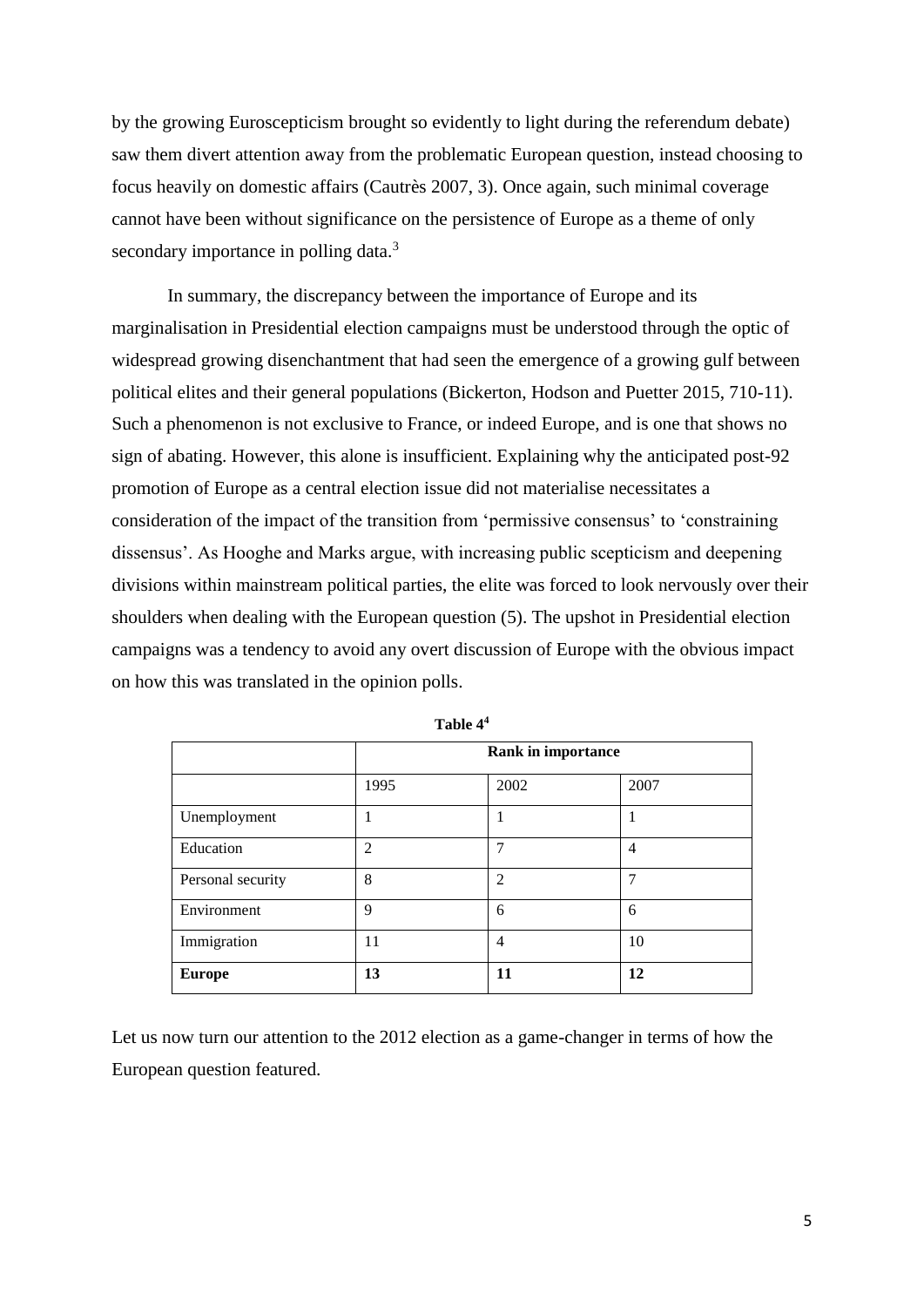### **Presidentials 2012 - game changer**

Nicolas Sarkozy was elected in 2007 on a *rupture* ticket, vowing to tackle the difficult reforms he deemed necessary to help France adapt to the demands of the 21<sup>st</sup> century global economy (Hewlett 2007, 407-10). His *hyperpresident* approach to reforms such as the pension regime combined with his inimitable Presidential style soon led to a crisis in terms of his popularity (Cole 2012, 312-14; Gaffney 2012). It was however another crisis that would bring the question of Europe into stark focus. Despite declaring that *la France est de retour en Europe* in his election victory speech, and his leading role in overcoming the 2005 setback with the renegotiated Lisbon Treaty, it was not until the onset of the global financial crisis of 2008 that Europe became the central focus of Sarkozy's presidency. As the crisis gathered momentum and threatened the single currency via the Greece debacle, Sarkozy discovered the merits of the Franco-German axis and led France to centre stage in helping protect Europe's economy from a complete meltdown (Dimitrakopoulos, Menon, Passas 2009, 451- 65). By the beginning of 2012, the extent of the financial crisis had become clear and it inevitably dominated political debates and media coverage up and down the country. Such focalisation on the crisis was accentuated further by the President's calculation that his best chance of re-election lay by diverting attention away from his desperately unpopular domestic performance and instead focussing on presenting himself as the man that saved the Euro from collapse. On the one hand he was able to claim that the unprecedented financial meltdown prevented him from achieving all of his goals domestically. On the other he could portray himself as a responsible leader who had been at the forefront of helping France and Europe face up to the crisis and prepare for the worst consequences it had to offer. His strategy was clearly to present himself as the candidate who needed to remain in post in order to see through the long-term plan he was responsible for putting in place.

#### *The Campaign – First round*

The campaign for the first round of the 2012 election campaign involved 10 candidates (a drop in comparison to 2002 and 2007), 5 of whom inflected the campaign significantly. Outgoing President Sarkozy's official programme *Mes Propositions pour une France Forte et Juste* was a late arrival, was criticised for being light on detail but certainly afforded considerable prominence to the question of Europe.<sup>5</sup> His campaign tour and public appearances saw him consolidate the main points of his policy on Europe – i.e. that Europe was of considerable importance for France, that the crisis had exposed the need for change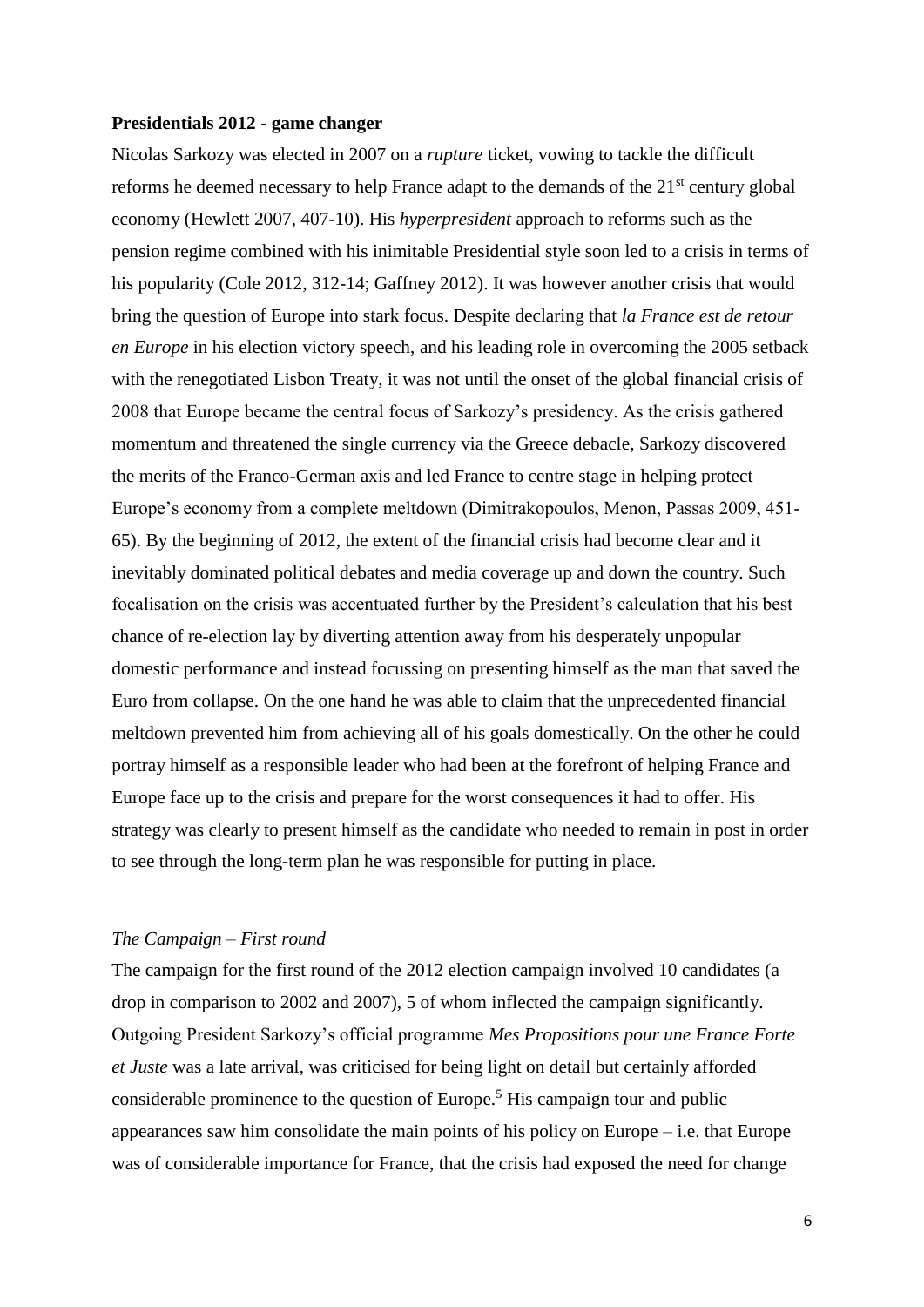and that he, having played such a central role in rescuing the project, was the best placed candidate to continue the job.<sup>6</sup> A typical example of Sarkozy's discourse on Europe came in his Récy speech of 15 March when he declared:

*Voilà à quoi nous avons consacré les quatre dernières années ! Maintenant que la crise financière est derrière nous, maintenant que nous avons résolu le problème grec – et ce n'est pas si simple – je veux vous le dire ici, en nous battant pour les autres nous nous sommes battus pour la France, en sauvant les autres nous nous sommes sauvés nous-mêmes, et où sont-ils tous ceux qui n'ont cessé de me critiquer lorsqu'avec Madame MERKEL nous nous battions pour sauver l'Euro, pour sauver l'Europe, pour sauver la Grèce ? Aujourd'hui que la crise financière est derrière nous…*<sup>7</sup>

Francois Hollande launched his campaign much earlier and, in his *60 Engagements pour la France*, outlined the importance of the European question.<sup>8</sup> His campaign speeches and appearances saw the PS candidate present himself as the alternative to Sarkozy's austeritydriven response to the crisis. He accepted the need for change but refused to accept the inevitability of the German-led line, insisting instead on the need for growth as the central focus.<sup>9</sup> For example, in his Paris speech of 17 March, Hollande declared:

*Nous sommes à un moment crucial, car l'élection présidentielle en France se tient au moment même où un nouveau traité est signé. Face à un pacte qui porte le nom de stabilité mais qui peut devenir un pacte d'austérité, j'oppose un pacte de responsabilité, de gouvernance et de croissance.<sup>10</sup>*

The Sarkozy/Hollande duel was of course dominant. However, the unlikely clash between Jean-Luc Melenchon and Marine Le Pen provided an interesting battle that was not without significance and the question of Europe figured heavily.

The *Front National* candidate set out her programme in the manifesto entitled *Mon Projet* including the familiar anti-EU rhetoric of her party based around the demand for greater sovereignty via a withdrawal from the Eurozone and a renegotiation of all existing treaties.<sup>11</sup> Such themes punctuated her campaign tour as she insisted on the need to bring Europe into the debate more so as to avoid the usual cosy consensus of the mainstream elite.<sup>12</sup>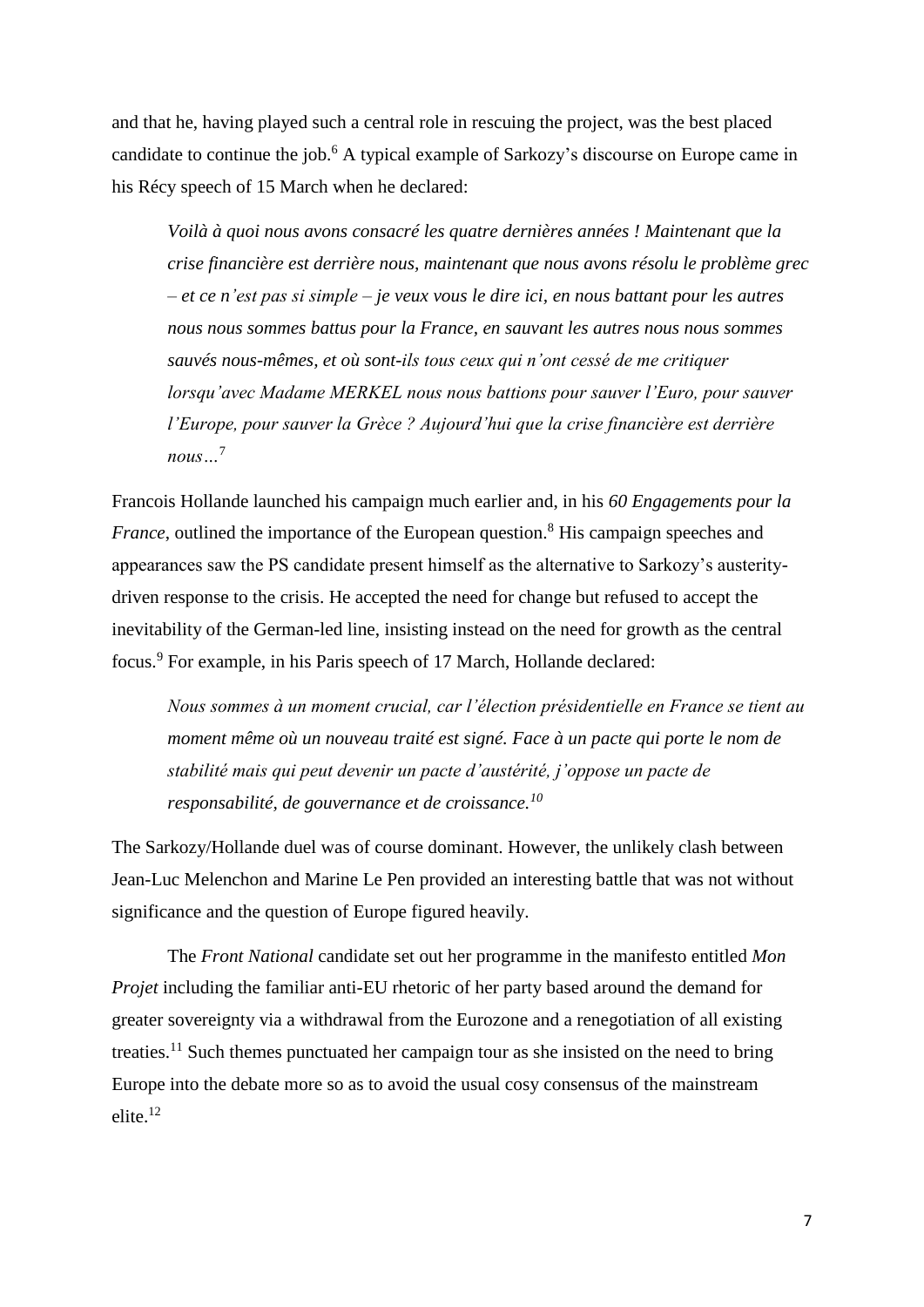*Vous l'avez remarqué en effet, aucun des deux candidats siamois de l'UMP et du PS ne traite la question européenne, alors qu'elle engage très largement la France, les Français et leur avenir. Non, conscients de leur parfaite ressemblance sur le sujet de l'Europe, les siamois de l'UMP et du PS, qui souvenons-nous posaient fièrement ensemble en 2005 pour Paris Match afin d'appeler les Français à dire OUI à la Constitution de Monsieur Giscard, choisissent délibérément pendant cette campagne d'esquiver la question de l'Europe, au profit des coups de communication et des annonces sans lendemain, quand ce ne sont pas les noms d'oiseau ou les insultes ! 13*

Melenchon was equally critical of the European project but for very different reasons. In his *L'Humain d'abord* manifesto, the *Front de Gauche* candidate set out the need for a new direction.<sup>14</sup> Interpreting the post-Lisbon Europe as one firmly set on a neo-liberal trajectory, he called for France to lead a new, post-crisis era for Europe based on social justice, ecology and the need to overcome the existing democratic crisis.<sup>15</sup>

*Il faut avoir la volonté et ne pas se coucher chaque fois que quelqu'un parle un peu fort, ne pas vouloir jouer le bon élève de la classe capitaliste, ne pas céder toutes les cinq minutes à Mme Merkel ou à je-ne-sais-qui quand ils font les gros yeux pour protéger la rente en Europe. […] Mais en plus nous aurons ouvert la brèche pour toute l'Europe car ce sera la première faille dans le dispositif des libéraux, que nous aurons réussie. Et après nous votent les grecs. Après nous votent les allemands. Et cette brèche s'élargira quand on verra que les français ont commencé à abattre le mur, le mur de l'argent ! 16*

The final candidate of the five front-runners was the centrist Francois Bayrou. This stalwart of recent presidential elections reiterated his well-trodden, pro-European stance and sought to present himself as the consensual candidate in his *La France Solidaire* programme.<sup>17</sup> The manifesto and his campaign outlined his acceptance of how the crisis had exposed the frailties of the European project but that the response lay not in scapegoating Europe and instead in France leading a strengthening of the project, something it had always done and benefitted greatly from.<sup>18</sup>

*Je veux le dire face à tous les Français qui nous regardent et face au monde qui nous regarde, dans cette salle, dans ce grand courant d'opinion, dans ce peuple français qui est en train de se former pour son redressement : nous, l'Europe, nous l'aimons ! Nous aimons l'Europe parce que nous aimons la France et nous aimons l'Europe du*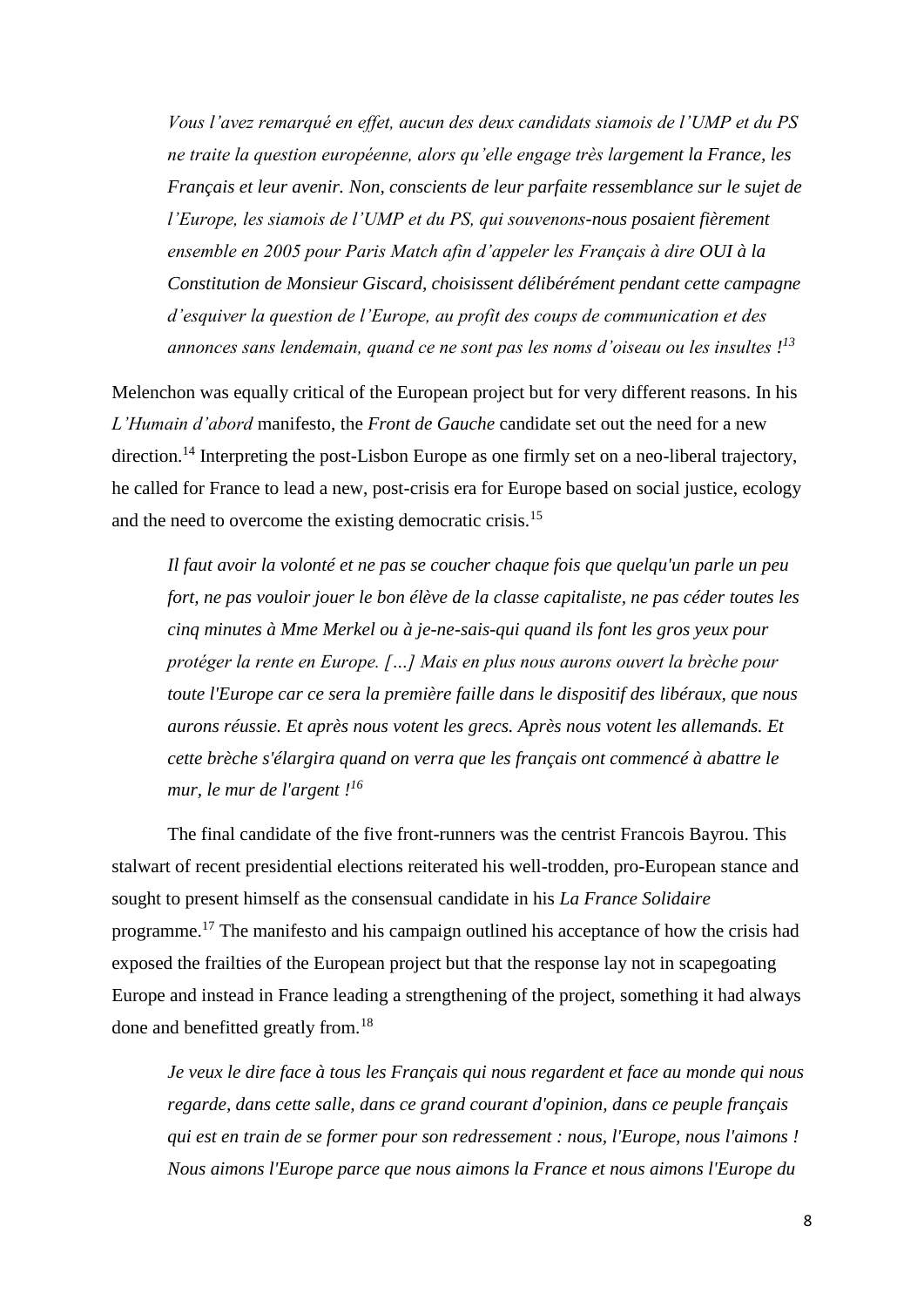*même amour que nous aimons la France, parce que c'est la même chose et le même destin. L'Europe est la clef du destin de la France comme la France est la clef du destin de l'Europe. Si l'Europe est faible, si l'Europe est vide, alors l'avenir de la France sera affaibli.<sup>19</sup>*

Overall, the first round campaign demonstrated just how significant the European question had become for the main candidates. Its prominence in manifestos, campaign literature and candidate speeches revealed, both directly and indirectly, how Europe had become an unavoidable issue for any serious contenders (Drake 2013, 124-41). It is interesting to consider, via a range of opinion polls, just what impact this had on the electorate.

An early *Opinionway* poll on 14-15 March 2012 asked respondents to outline the themes that would have the greatest influence on their choices in the first round.<sup>20</sup> Only 8% picked out *la Construction Européenne* with issues such as *Le pouvoir d'achat* (43%)*, l'emploi* (42%) or *l'immigration* (21%) ranking higher. A similar question could be found in an IPSOS poll of 19-21 April, on the eve of the vote, where respondents were asked to identify the three dominant themes that would influence their decision.<sup>21</sup> Europe did not even figure with similar domestic concerns taking priority. A CSA study conducted on polling day 22 April included a similar question with results showing how 12% chose the future of the Euro to be a significant concern; again, hardly a top priority.<sup>22</sup> A TNS SOFRES poll on the same day revealed no specific place for the question of Europe with 9% highlighting the international situation as important.<sup>23</sup> One poll that bucked the evident trend was a Harris Interactive study of 22 April where Europe figured much more prominently drawing 20% but still lagging behind the usual domestic concerns such as *la dette, l'éducation* or *les impots*. 24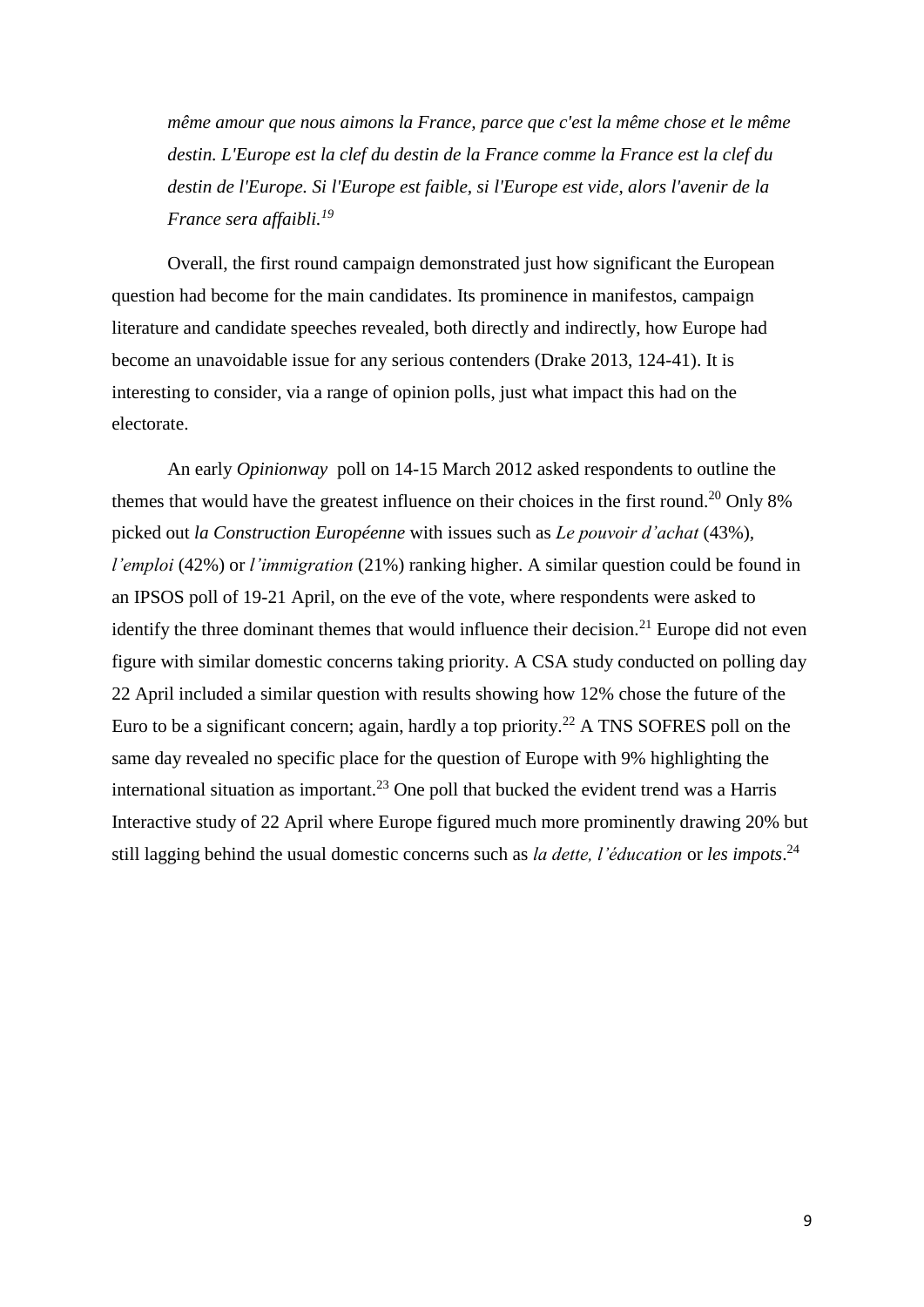| Table $5^{25}$     |                |                         |                |                          |                |                                   |                  |                               |                 |
|--------------------|----------------|-------------------------|----------------|--------------------------|----------------|-----------------------------------|------------------|-------------------------------|-----------------|
| Opinionway         |                | <b>IPSOS</b>            |                | <b>CSA</b>               |                | <b>TNS SOFRES</b>                 |                  | <b>Harris Interactive</b>     |                 |
| Le pouvoir d'achat | 43             | Le pouvoir d'achat      | 46             | Le pouvoir d'achat       | 45             | La lutte contre le chômage        | 50               | L'emploi                      | 44              |
| L'emploi           | 42             | La crise économique et  | 44             | L'emploi                 | 38             | La réduction de la dette et des   | 31               | La lutte contre les déficits, | 38              |
|                    |                | financière              |                |                          |                | déficits                          |                  | la dette                      |                 |
| La protection      | 38             | Le chômage              | 30             | La dette de l'Etat       | 30             | L'amélioration de l'école et      | 29               | Le pouvoir d'achat            | 36              |
| sociale            |                |                         |                |                          |                | l'enseignement                    |                  |                               |                 |
| La dette et les    | 30             | Les inégalités sociales | 25             | Les inégalités sociales  | 29             | L'amélioration du pouvoir         | 26               | L'éducation et la formation   | 32              |
| déficits           |                |                         |                |                          |                | d'achat                           |                  |                               |                 |
| Les inégalités     | 25             | L'immigration           | 24             | L'immigration            | 20             | Le financement du système de      | 24               | La lutte contre les           | 30              |
| sociales           |                |                         |                |                          |                | protection sociale                |                  | inégalités                    |                 |
| L'éducation et la  | 21             | Les déficits publics    | 20             | Les retraites            | 19             | La lutte contre les inégalités et | 23               | Les impôts, la fiscalité      | 26              |
| formation          |                |                         |                |                          |                | les injustices                    |                  |                               |                 |
| L'immigration      | 21             | L'insécurité            | 19             | La sécurité des biens et | 17             | la lutte contre la pauvreté       | 18               | La moralisation de la vie     | $\overline{25}$ |
|                    |                |                         |                | des personnes            |                |                                   |                  | politique                     |                 |
| La sécurité        | 17             | Les retraites           | 19             | L'éducation et la        | 13             | La lutte contre l'insécurité      | 16               | L'immigration                 | 24              |
|                    |                |                         |                | recherche                |                |                                   |                  |                               |                 |
| La fiscalité       | 16             | Les impôts et les taxes | 17             | L'avenir de l'euro       | 12             | La politique fiscale, les impôts  | 15               | Les retraites                 | $\overline{21}$ |
|                    |                |                         |                |                          |                | et les taxes                      |                  |                               |                 |
| L'environnement    | 9              | Le fonctionnement du    | 17             | L'accès aux soins        | 10             | La lutte contre l'immigration     | 15               | La santé                      | 21              |
|                    |                | système de santé        |                |                          |                | clandestine                       |                  |                               |                 |
| La construction    | 8              | Le système éducatif     | 15             | La protection de         | 5              | La protection de                  | 9                | L'Europe                      | 20              |
| européenne         |                |                         |                | l'environnement          |                | l'environnement                   |                  |                               |                 |
| La France dans le  | 7              | L'environnement         | 6              | L'accès au logement      | 5              | La situation internationale       | $\boldsymbol{9}$ | La compétitivité des          | $\overline{19}$ |
| monde              |                |                         |                |                          |                |                                   |                  | entreprises françaises        |                 |
| La corruption, les | 6              | Le fonctionnement de la | 6              | Le nucléaire             | $\overline{2}$ | L'intégration des minorités dans  | $\overline{3}$   | La sécurité des personnes     | 18              |
| affaires           |                | justice                 |                |                          |                | la société française              |                  | et des biens                  |                 |
| La mondialisation  | 3              | L'accès au logement     | $\overline{4}$ | Rien de tout cela        | 7              |                                   |                  | La lutte contre les           | 16              |
|                    |                |                         |                |                          |                |                                   |                  | délocalisations               |                 |
| NSP/NR             | $\overline{0}$ | Les inégalités entre    | 3              |                          |                |                                   |                  | La réforme des institutions   | 14              |
|                    |                | femmes et hommes        |                |                          |                |                                   |                  |                               |                 |
|                    |                | L'avenir de l'énergie   | 3              |                          |                |                                   |                  | La politique étrangère de     | 13              |
|                    |                | nucléaire               |                |                          |                |                                   |                  | la France                     |                 |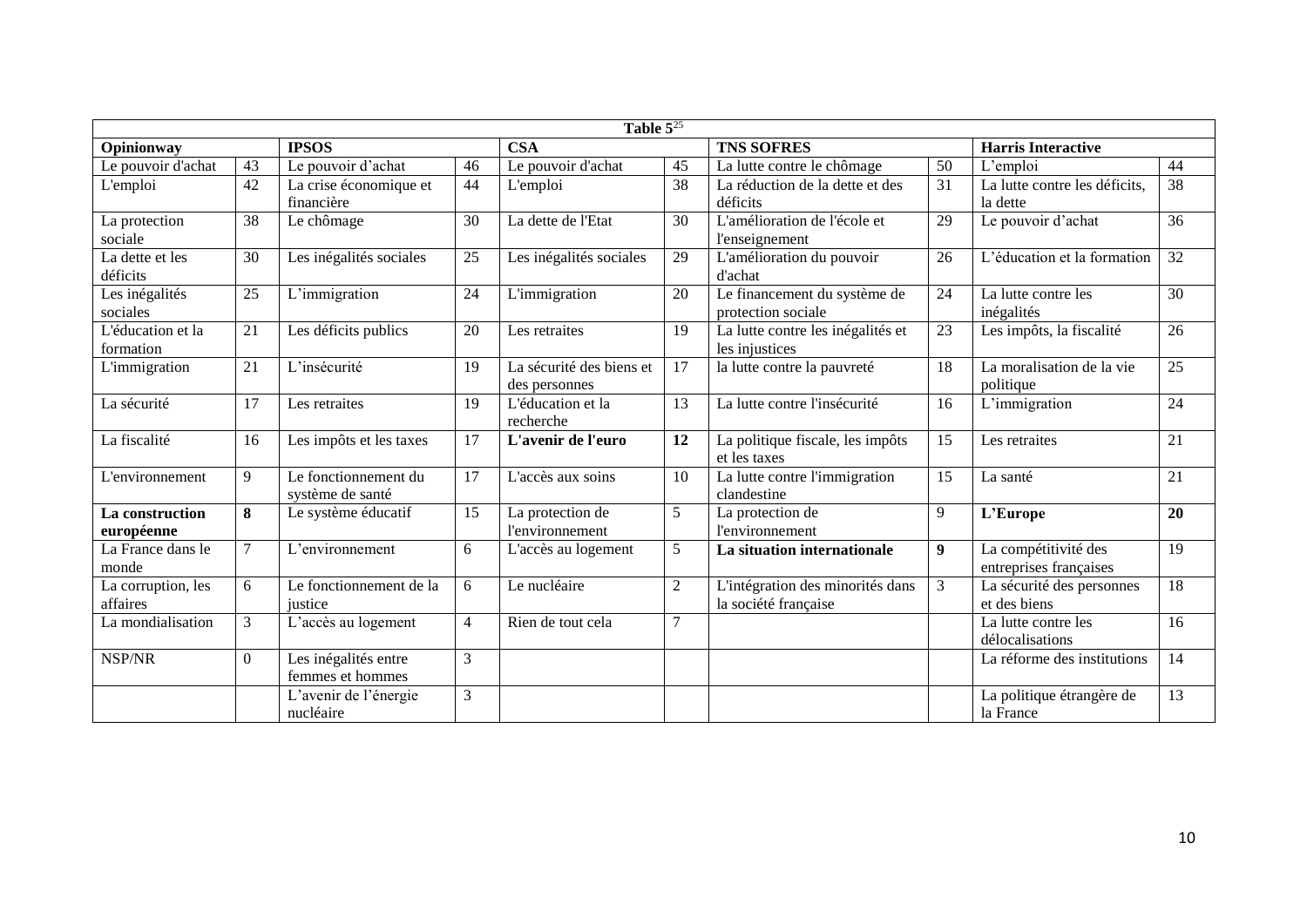Despite a certain degree of variation between the poll outcomes, there is a clear trend suggesting that, whilst Europe was certainly something that had some bearing on voter choices, the prominence afforded to this question by candidates was not replicated amongst the electorate. The first round result contained no real surprises with Sarkozy (27.8%) and Hollande (28.63%) progressing to the second round head-to-head (Kuhn 2013).

### *The Campaign – Second round*

Neither candidate wasted any time getting back on the campaign trail following the first round result. On 23 April Hollande was in Brittany and Sarkozy in St. Cyr-Loire. Early evidence of the continued prominence of Europe was delivered by the PS candidate in his Quimper speech when he declared that he wanted to make *l'élection presidentielle du 6 mai non pas une éléction nationale mais une éléction européénne*. <sup>26</sup> He argued that this election provided the opportunity for France to set an example for other EU nations where there was an equal thirst for a new direction. Sarkozy countered with his insistence on the continuation of his successful approach. The impact of the strong first round FN vote was clear to see in the outgoing President's tough rhetoric recognising that Europe was increasingly perceived as connected to difficulties over the economy and immigration. For example:

*Je veux m'adresser à ceux dont on méprise la douleur, à tous ceux auxquels on ne donne jamais la parole, parce que, au fond, on ne veut pas entendre leurs plaintes. A tous ceux qui ne supportent plus le déni de souffrance dont ils se sentent victimes, à tous ceux qui en ont assez d'entendre que l'insécurité n'est pas une réalité, que l'immigration, ce n'est pas un sujet. Le nombre d'insultes, d'injures que j'ai dû supporter parce que j'ai osé poser la question de l'immigration, c'est un scandale !*<sup>27</sup>

Despite calls for more than the one televised debate scheduled for 2 May, the only other time the two candidates would share a television platform was for a special edition of *Des paroles et des actes* on 26 April.<sup>28</sup> However, instead of a conventional head-to-head debate, both appeared separately for a strictly-regulated 35 minutes each. A wide range of issues were covered, including Europe. Hollande called into question the liberal, deregulationist approach of the EU and was highly critical of the "Merkozy"-led austerity response to the crisis. Sarkozy also focussed heavily on Europe and countered Hollande's negative assessment of his European policy claiming that his record and approach was and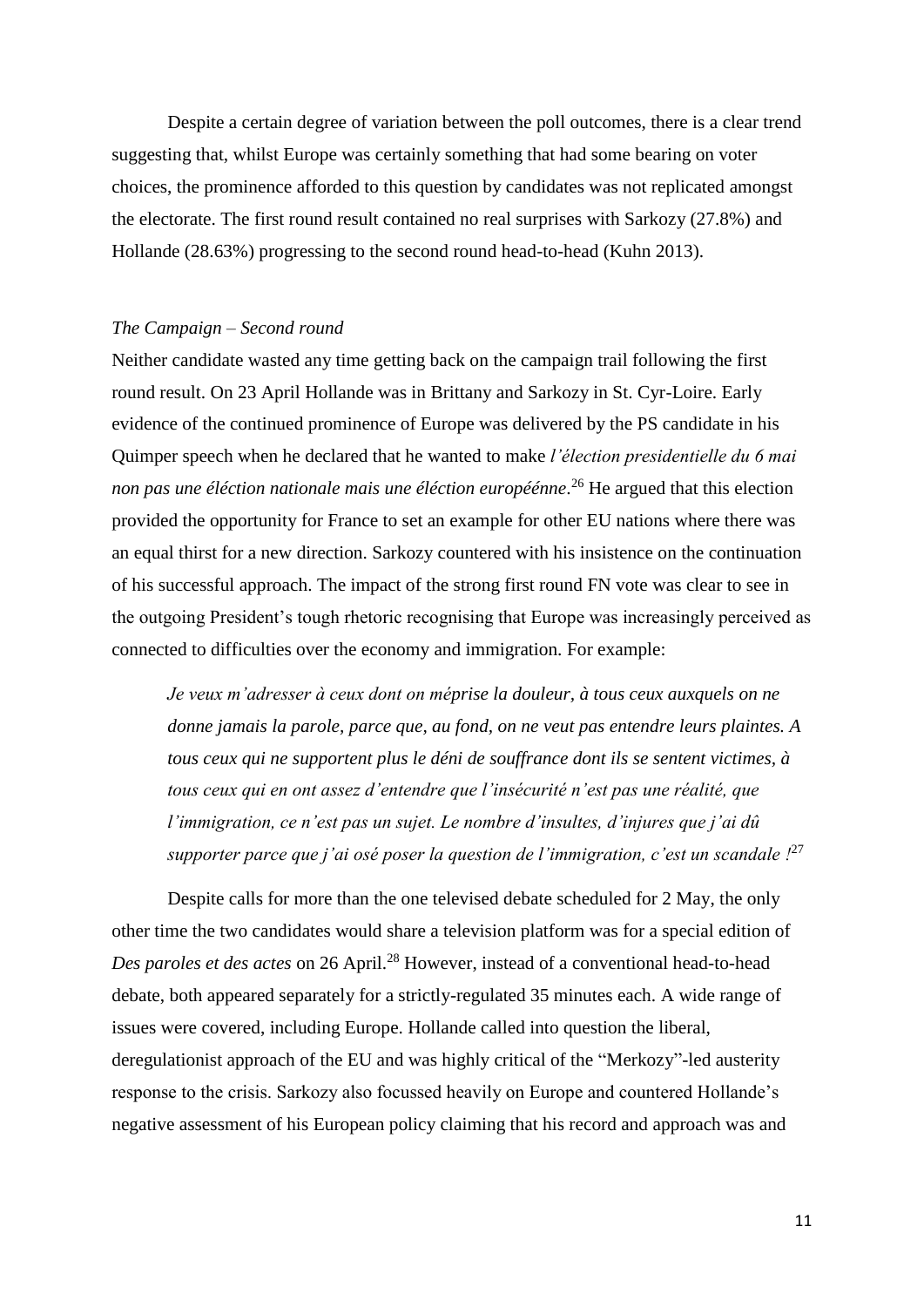would continue to be successful. Only through a continuation of his line, he argued, would France truly experience the growth his competitor was so keen on.

Beyond the polemical debate around the ownership of 1 May, *la fete du travail* provided a high profile opportunity for both candidates (and Marine le Pen) to address the nation (Leveque 2012). Hollande attended a meeting in Nevers to mark this important date and commemorate the passing of Pierre Bérégovoy. He made much of the past, including that of the former Prime Minister and Francois Mitterrand, and in particular the long-held pro-Europeanism of his party:

*Je suis européen. François Mitterrand nous a montré la voie. Pierre Bérégovoy a éclairé le passage. Je suis européen parce que je pense que dans un contexte comme nous le connaissons, la crise qui frappe, notre Europe peut être le levier, la solution — sauf si elle se condamne à l'austérité, ce que le candidat sortant a choisi comme orientation avec la chancelière d'Allemagne.*<sup>29</sup>

He hammered home the point that his victory would provide a much sought example for other EU nations seeking an alternative to austerity. Sarkozy held a huge rally at the Trocadero in Paris where, whilst re-affirming his pro-European credentials, he highlighted the increasing fears attached to the project and in particular the perceived detrimental impact on French workers. The solution he argued lay with the borders – Europe's external borders as well as those within:

*Il faut des frontières à l'Europe. Il faut des frontières à la France. Non pour s'enfermer, mais pour s'affirmer dans le monde. Pour clarifier les rapports avec les autres. La frontière, c'est le droit opposé à la force. C'est la règle opposée au désordre. C'est la régulation au lieu du laisser-faire. Les frontières, cela peut paraître loin des préoccupations quotidiennes de ceux qui se lèvent tôt et qui travaillent dur.*<sup>30</sup>

The now traditional, and arguably pivotal, TV debate between the candidates took place on 2 May and, unsurprisingly, the marathon 3-hour session saw a broad range of issues discussed.<sup>31</sup> There was no direct discussion of the European question. However, its importance in transcending a number of issues was evident throughout. Whilst the pro-European stance of both candidates may help explain why it did not feature more specifically, that is not say there were no differences on the subject. Inevitably, the crisis brought the discussion on Europe to the table. The now familiar pattern of Sarkozy defending his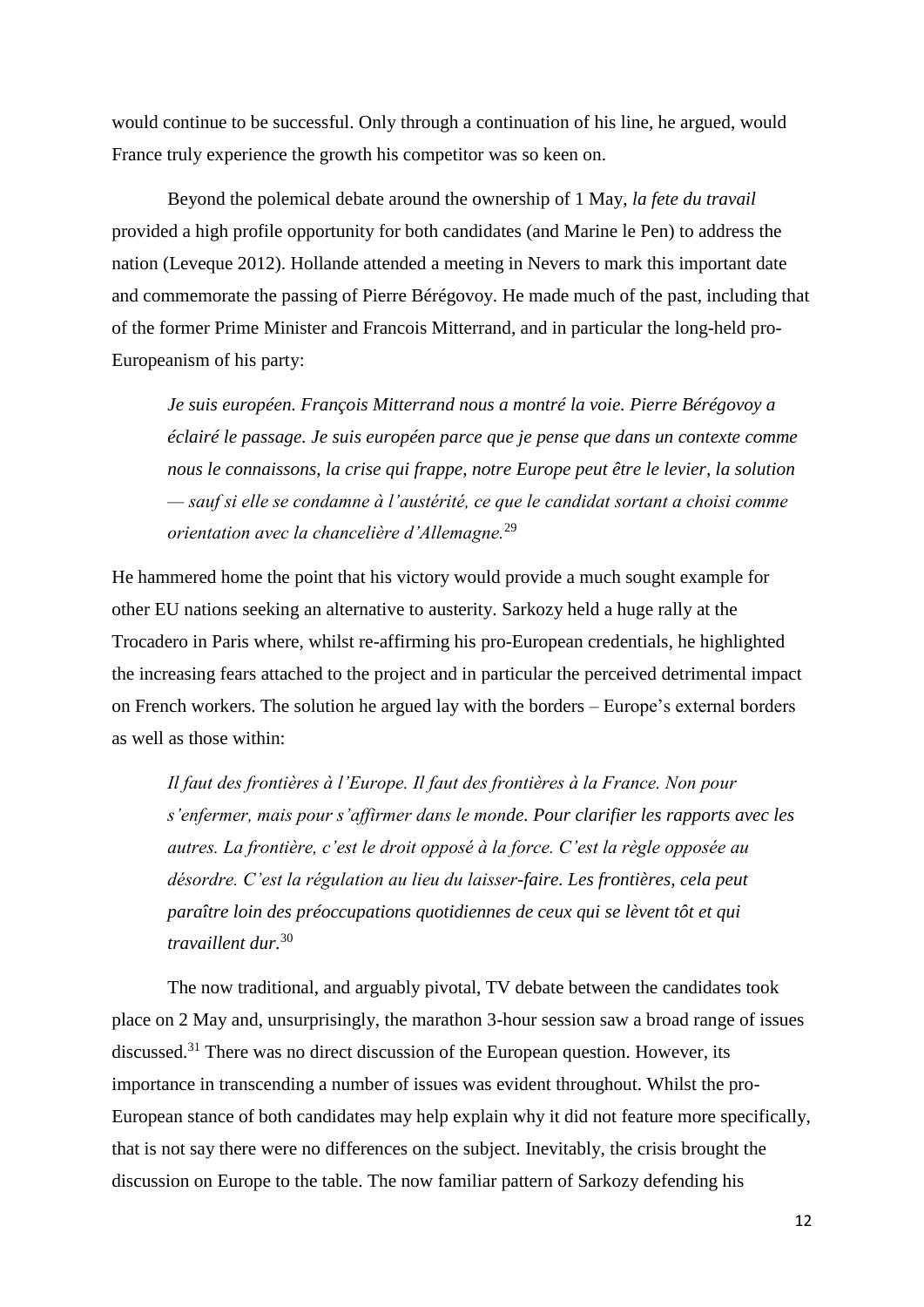approach thus far and the need for it to continue countered by Hollande arguing that the time had come for a new European direction was in evidence.

Both candidates brought their campaigns to a close on 3 May with speeches in Toulon (Sarkozy) and Toulon (Hollande). Unsurprisingly, the familiar lines on Europe were maintained and remained prominent in both camps. The outgoing President sought to remind the electorate of his central role in steering France and Europe through the crisis.

*La France n'a pas été emportée comme tant d'autres pays comme un fétu de paille par la crise. Nous avons tenu. Nous avons pris les mesures, les mesures qui s'imposaient face à l'urgence […] les réformes qui nous ont évité de connaitre l'humiliation que connait aujourd'hui la Grèce, les souffrances que connait l'Italie et le Portugal et aujourd'hui les affres que connait l'Espagne.*<sup>32</sup>

He argued that changing the President would lead to an absurd, new direction and inevitable disaster: *Deux jours de mensonges, et des années pour régler la facture, voilà le projet socialiste*. The PS candidate consolidated his discourse on how he had given some credibility to the idea of an alternative approach for Europe. He argued that something considered impossible was now perfectly possible and even desirable. His victory, he argued, would be a victory not just for France but also for Europe.

*Le devoir qui est le nôtre, la responsabilité qui est la mienne, c'est que la victoire du 6 mai soit ressentie partout en Europe comme un moment d'espoir, comme un moment de confiance, de redressement possible. Je reçois des messages de la Grèce, du Portugal, de l'Espagne de l'Italie, partout où ils nous disent : « Surtout ne laissez pas passer votre chance, vous, peuple français, permettez l'alternance pas simplement en France mais dans toute l'Europe ! ». Nous avons un devoir de victoire.*<sup>33</sup>

The first round trend that saw candidates afford significant importance to the European question clearly continued into round two. To establish whether or not this was replicated amongst the electorate one can turn to a range of opinion poll results. Two word clouds were produced on the results of the following question posed in a 6 May *Harris Interactive Poll: Quelles sont toutes les raisons pour lesquelles vous avez vote pour Nicolas Sarkozy/Francois Hollande?*<sup>34</sup>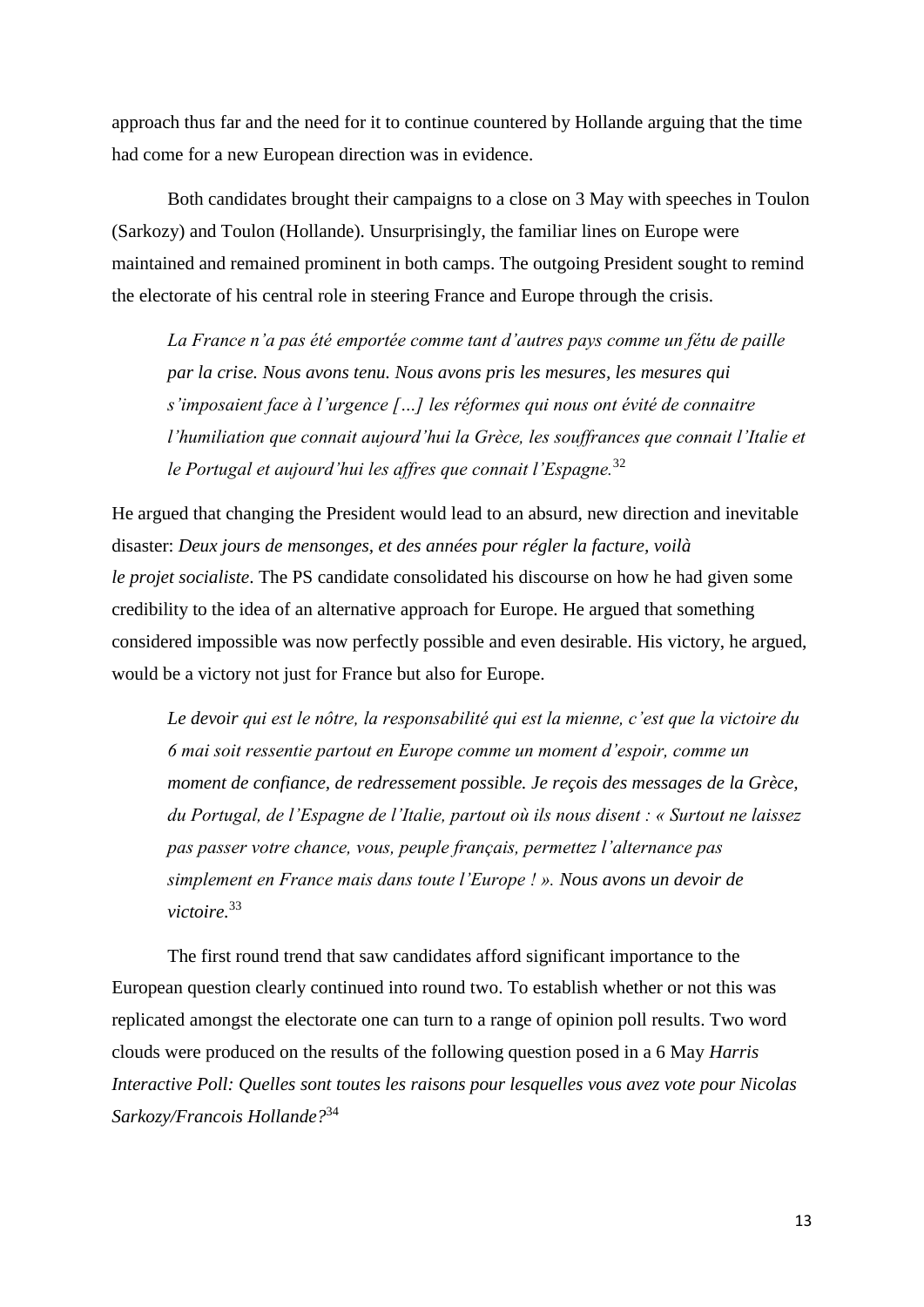**Hollande voters**



**Sarkozy voters**



On first view, it would appear that Europe remained very much a secondary concern for both Sarkozy and Hollande supporters. Nevertheless, that it featured at all could lend weight to the assessment that Europe was beginning to emerge as a more significant area of concern, interestingly more so for those having voted Sarkozy. Another voting day poll by *Opinionway* asked respondents to identify the questions that counted most in their second round choices.<sup>35</sup> *La Construction Européenne* garnered a significant 21% but still lagged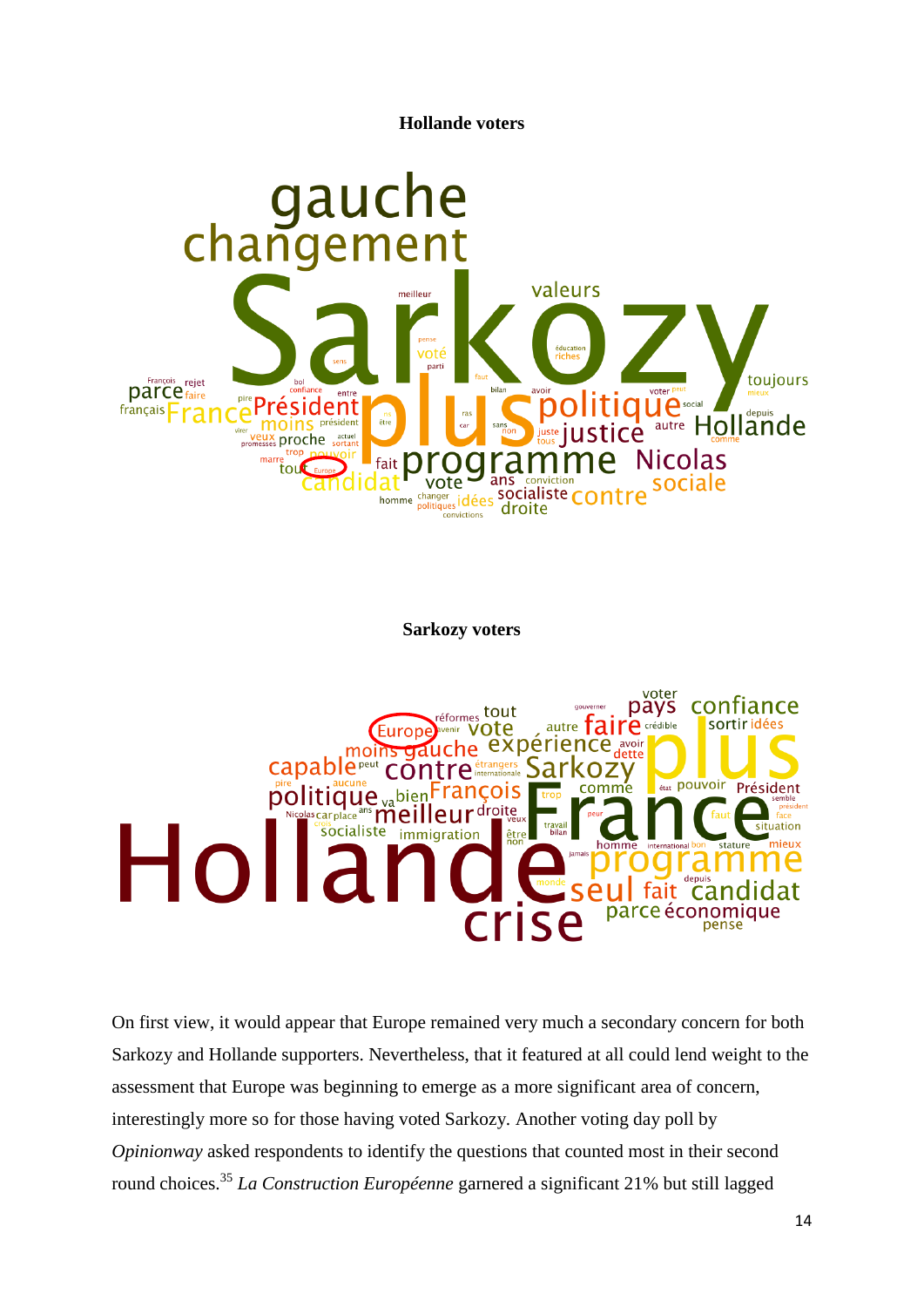behind the same domestic issues given priority in round one. A *TNS Sofres* poll on the same day presented results to a very similar question where Europe was not even mentioned and *la Situation Internationale* received on 10%.<sup>36</sup> Such an absence for Europe was identifiable in an IPSOS rolling poll in the period leading up to the second round vote.<sup>37</sup> Respondents were asked to identify 3 areas that concerned them most from a personal perspective and also for France more generally. Neither set of results received any explicit reference to Europe .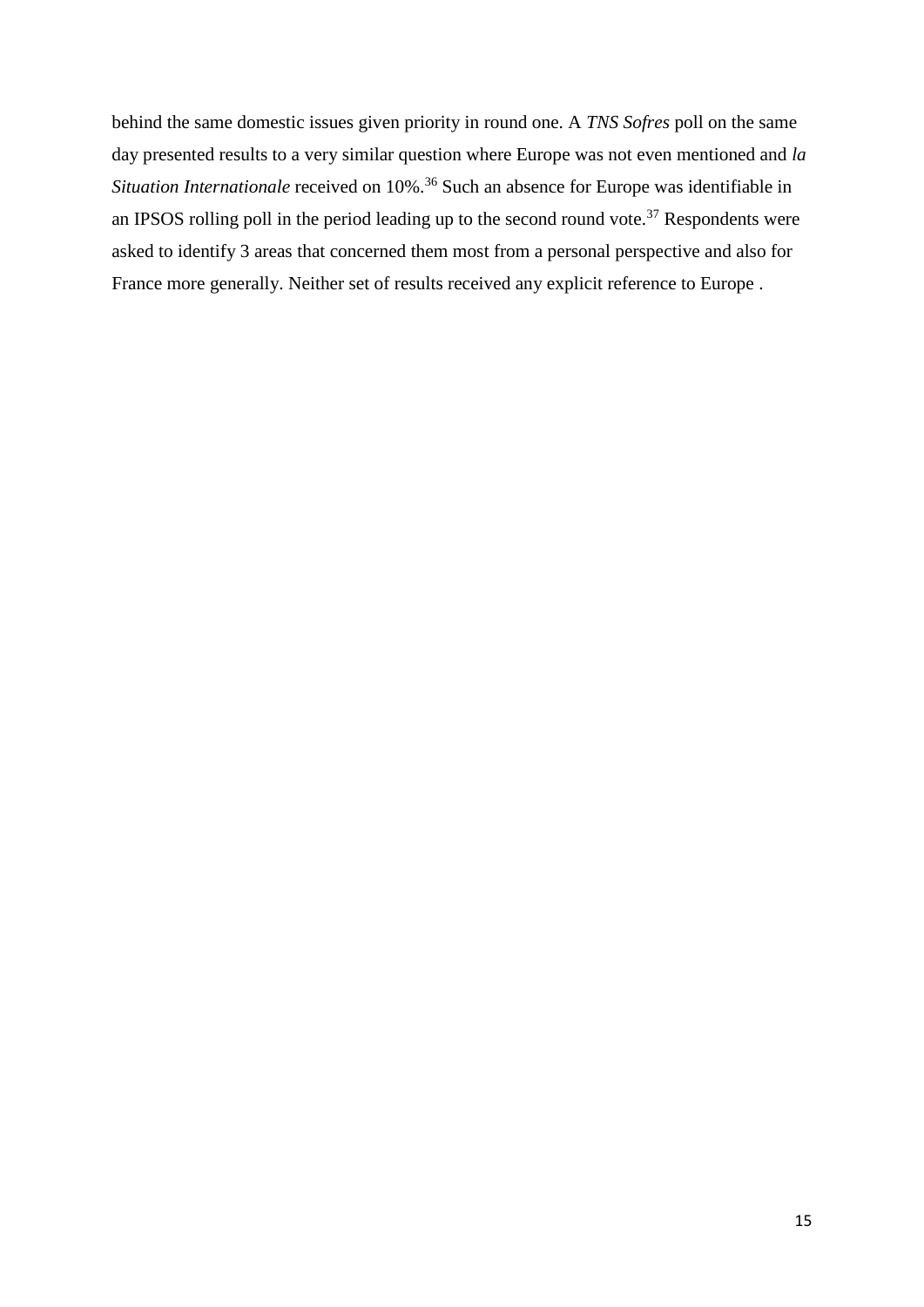| Table $6^{38}$                        |                 |                                                                       |                               |                                          |                                |                                          |                 |  |  |  |  |
|---------------------------------------|-----------------|-----------------------------------------------------------------------|-------------------------------|------------------------------------------|--------------------------------|------------------------------------------|-----------------|--|--|--|--|
| Opinionway                            |                 | <b>TNS Sofres</b>                                                     | <b>IPSOS</b> (pour la France) |                                          | <b>IPSOS</b> (personnellement) |                                          |                 |  |  |  |  |
| L'emploi                              | 50              | La lutte contre le chômage                                            |                               | La crise économique<br>financière        | 56                             | Le pouvoir d'achat                       | 61              |  |  |  |  |
| Le pouvoir d'achat                    | 48              | La réduction de la dette et des déficits<br>36                        |                               | Le chômage                               | 47                             | Les retraites                            | $\overline{35}$ |  |  |  |  |
| La dette et les déficits              | 47              | L'amélioration de l'école et<br><i>l'enseignement</i>                 | 32                            | Les déficits publics                     | 36                             | Les impôts et les taxes                  | 31              |  |  |  |  |
| La protection sociale                 | 46              | L'amélioration du pouvoir d'achat                                     |                               | Le pouvoir d'achat                       | 29                             | Le fonctionnement du<br>système de santé | 23              |  |  |  |  |
| Les inégalités sociales               | 35              | Le financement du système de protection<br>sociale (retraites, santé) | 28                            | L'immigration                            | 24                             | La crise économique<br>financière        | 23              |  |  |  |  |
| L'éducation et la formation           | 34              | La lutte contre les inégalités et les<br>injustices                   | 23                            | Les inégalités sociales                  | 17                             | Le chômage                               | 21              |  |  |  |  |
| L'immigration                         | 34              | La lutte contre la pauvreté                                           |                               | Le système éducatif                      | 15                             | Le système éducatif                      | 16              |  |  |  |  |
| Le rôle de la France dans le<br>monde | 27              | La lutte contre l'immigration clandestine                             | 17                            | L'insécurité                             | 15                             | L'insécurité                             | 16              |  |  |  |  |
| La sécurité                           | 25              | La lutte contre l'insécurité                                          |                               | Le fonctionnement du système<br>de santé | 13                             | Les inégalités sociales                  | 14              |  |  |  |  |
| La fiscalité                          | 24              | La politique fiscale, les impôts et les<br>taxes                      |                               | Les impôts et les taxes                  | 12                             | L'immigration                            | 13              |  |  |  |  |
| La construction européenne            | 21              | La situation internationale                                           | 10                            | Les retraites                            | 10                             | Les déficits publics                     | 9               |  |  |  |  |
| La corruption, les affaires           | $\overline{20}$ | La protection de l'environnement                                      | 7                             | Le fonctionnement de la<br>iustice       | 6                              | L'environnement                          | 8               |  |  |  |  |
| L'environnement                       | 13              | L'intégration des minorités dans la<br>société française              |                               | L'accès au logement                      | 5                              | L'accès au logement                      | $\overline{7}$  |  |  |  |  |
| La mondialisation                     | 9               | Sans réponse                                                          | 1                             | L'environnement                          | 4                              | Le fonctionnement de la<br>iustice       | 5               |  |  |  |  |
| Aucun de ceux la                      | 5               |                                                                       |                               | L'avenir de l'énergie                    | 3                              | Les inégalités entre                     | 3               |  |  |  |  |
|                                       |                 |                                                                       |                               | nucléaire                                |                                | femmes et hommes                         |                 |  |  |  |  |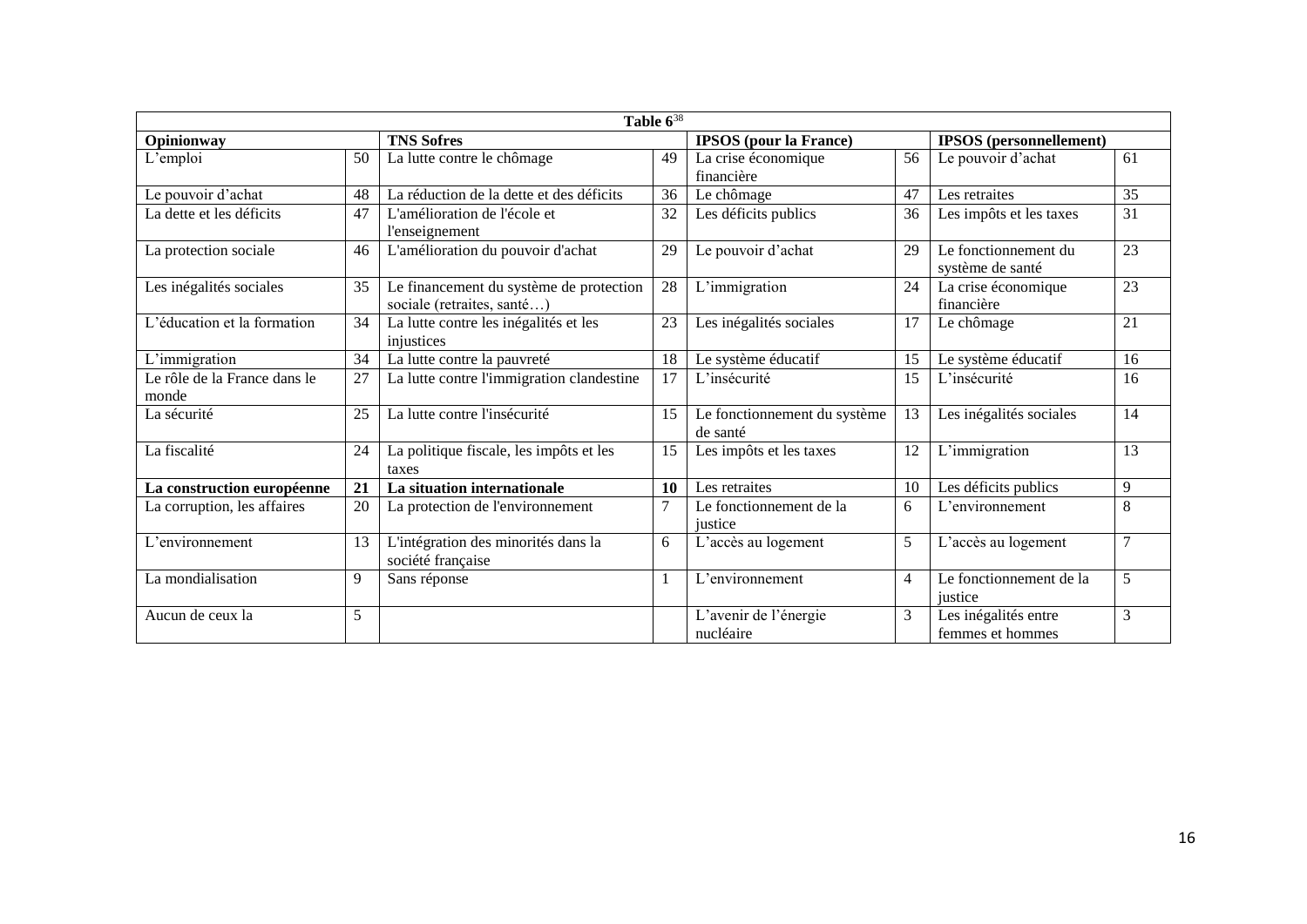On the surface it would appear that Europe was not of any serious concern to the French electorate in 2012. There certainly appears to have been a significant gap between the electorate and the main candidates in relation to the question of Europe and its importance. This ambiguity helps explain Drake's analysis of the European issue being 'everywhere and nowhere' during the campaign (Drake 2013). The following section provides an explanation for this paradoxical set of circumstances and explains why 2012 should nevertheless be considered a game-changer in relation to this question.

#### **Making sense**

The first point to make relates to the fact that in all Presidential elections prior to, and including, 2012, polling data has revealed Europe to be little more than a secondary consideration for the electorate. It is undeniable that Europe has consistently featured well down the list of declared priorities. However, one must be careful not to draw over-simplistic conclusions. Whilst it may well be the case that Europe has not featured in explicit terms, it is impossible to dissociate those themes that have been most prominent from the question of Europe. As the years have passed and the European project has progressed, it has become an undeniably prominent feature in the way in which France functions (Schmidt 2007, 995-98). However, Europe is not something that exists outside France, it is stitched into the very fabric of how it works and importantly how France views itself. This relationship with Europe as somewhat of a *fait accompli* has been reinforced by the dominant political discourse which can be traced back as far as Francois Mitterrand's 1983 *volte-face*. When he then declared in 1987 that *la France est notre patrie et l'Europe notre avenir*, France signalled its choice to henceforth follow a very strong pro-European trajectory and from that point on everyone seemingly bought into the project (Boussat 182). So central has Europe become since then that it could argued as more of a domestic than a foreign policy issue (Rowdybush and Chamorel 2011, 170). The fact that it is viewed in this manner goes some way towards explaining how and why it has never really featured explicitly as a separate issue of importance for the electorate, as borne out by the polling data. The counter-intuitive consequence that has seen the increased salience of Europe find no replication in its perceived prominence as a principle concern for the electorate (Dehousse and Tacea, 152) can in part be explained by the fact that its significance has been hidden by the conflation between Europe and key domestic issues such as unemployment, economy, immigration, etc.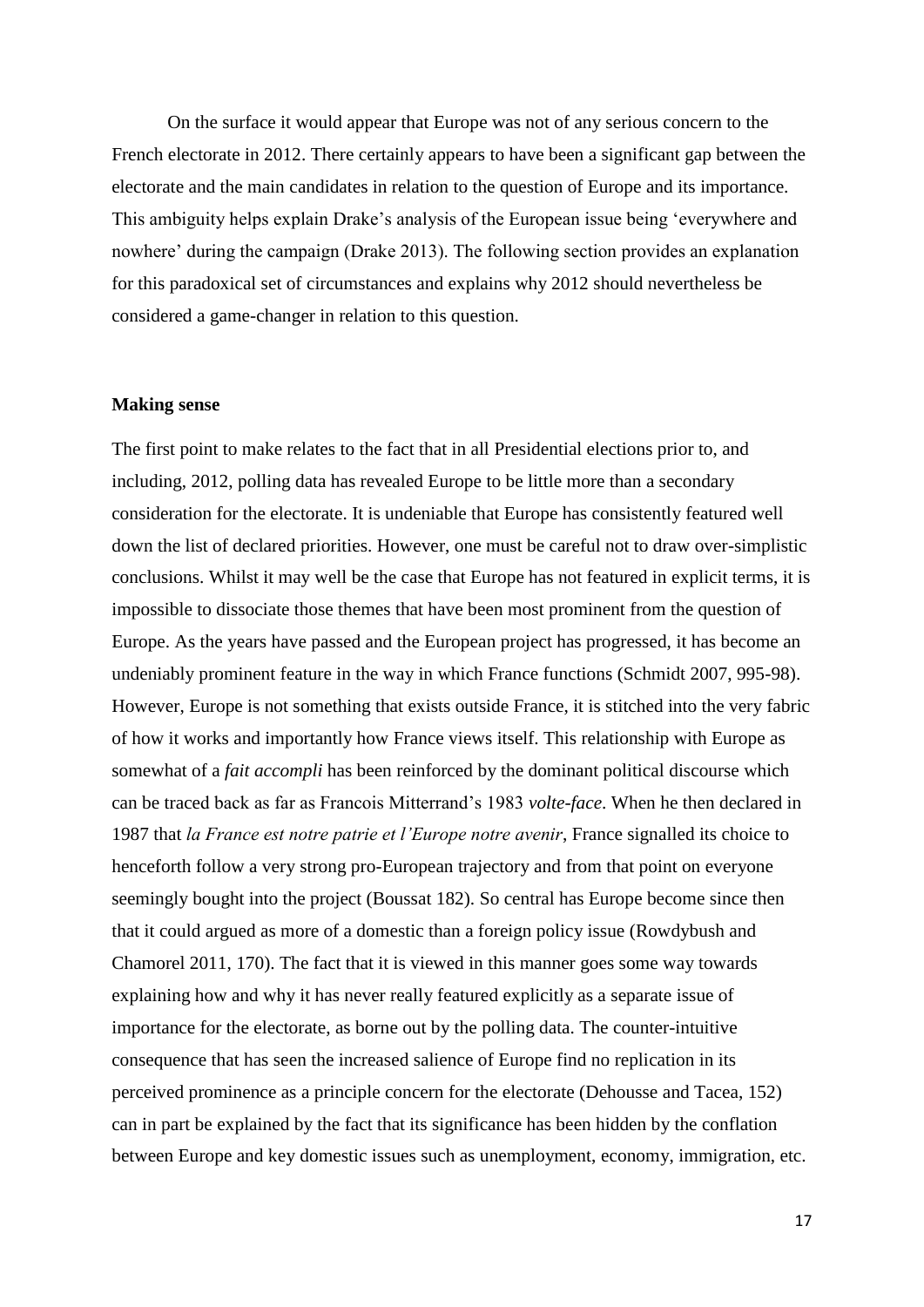As demonstrated above, 2012 did not reveal any significant shift in polling data, with Europe continuing in its position of secondary importance. Nothing then, it could be argued, sets 2012 apart. For the voting public, Europe remained 'the elephant in the room'. The real and significant change concerns the manner with which this issue was handled by the Presidential candidates.

Prior to 2012, the question of Europe was not one that featured prominently in the campaigns of major candidates. Recognising the mounting scepticism towards Europe alongside the seemingly immovable French commitment to the project, no Presidential candidates saw any real value in prioritising it in their campaigns. Instead, and central to maintaining the 'elephant in the room' status, the 'constraining dissensus' era saw mainstream parties continue to 'resist politicising the issue' (Hooghe and Marks, 21). This is where 2012 becomes the game-changer. If the previous three elections saw Europe dodged or avoided, it is impossible to draw the same conclusion in 2012. In fact, as argued by Dehousse and Tacea, it would be reasonable to discuss the 2012 presidential campaign as having been 'Europeanised' with this issue a consistently important theme right across the political spectrum (2015, 155).

Central to understanding the reasons behind this shift is the impact of the global financial crisis of 2008. However, it is first of all important to map out the context within which this crisis struck as it is one where Europe had already started to emerge as a prominent concern. Upon his election in 2007, Sarkozy was unambiguous in outlining his determination to make Europe a priority. In a bid to overcome what he perceived as the setbacks of the Chirac era, he set out to re-establish France's place as a leader of the European project. This Europeanisation of the French presidency was in full evidence in Sarkozy's central role in the process leading to the Lisbon treaty which essentially sought to make up for the damage cause by the French 2005 NON vote (Dehousse and Menon 2009, 100-101). Sarkozy's prioritisation of Europe therefore pre-dated the onset of the financial crisis but it was unquestionably accentuated as a result. When the subprime crisis hit the world economy in 2007-2008, the impact on France was, to a certain extent, underestimated. In the early stages, there was even some suggestion that the structure of the French economy (previously lamented by Sarkozy) could somehow shelter France from the worst of what was to come (de la Brosse 2009). However, as the full impact unfolded, it became clear that France would not be spared and the 2008-12 period was one that saw the crisis inevitably dominate public and political debates (Hewlett 2012). The multiple and interconnected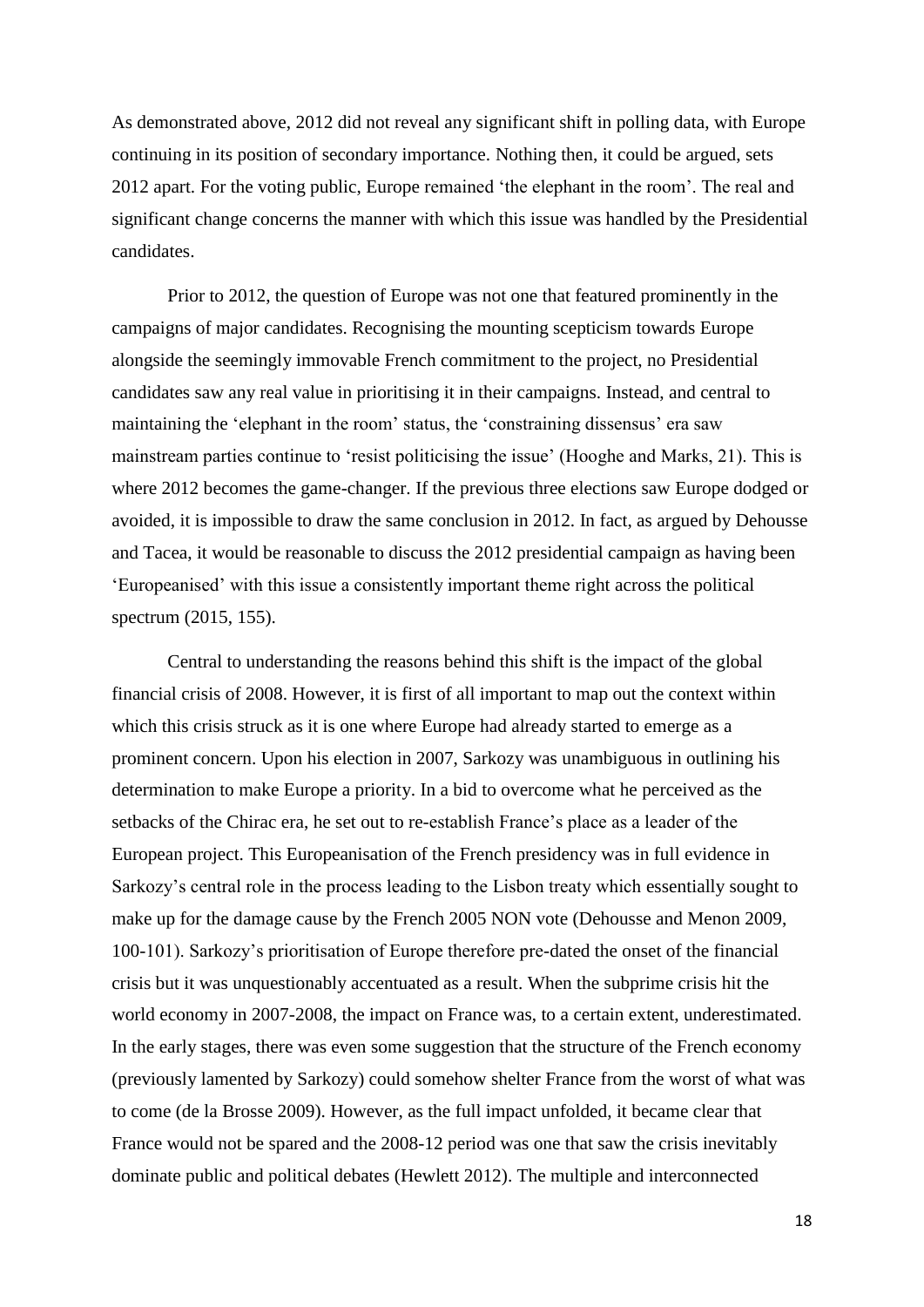consequences of the exceptional context lie at the heart of explaining why the 2012 Presidential elections can be described as a game-changer for the European question.

Firstly, it would be no longer possible for Europe to be the 'elephant in the room' issue. How could a Presidential campaign in 2012 hope to relegate Europe to a secondary issue when the economic crisis had effectively monopolised political and media debates and thus brought the question of Europe to everyone's attention? (Lequesne 2012; Dehousse and Tacea 2013, 6). Secondly, Sarkozy's response to focus all of his attentions on helping save the Euro alongside Angela Merkel in the latter stages of his mandate meant that one of the principal candidates had effectively put all his eggs in the European basket and was intent in making as much political capital from the issue as possible. Thirdly, the long-held, mainstream discourse that Europe was a positive for France – under pressure for some time (Kramer 2006, 126-38; Rozenberg 2011, Rozenberg 2015) – became an extremely difficult line to toe in the wake of the financial crisis. As the Euro emerged as the greatest victim of the depression, the feeling spread that France was being further dragged into the mire as a result. This was pounced upon by eurosceptics and in particular the FN who sought to exploit the crisis and place it front and centre in their own campaign.<sup>39</sup> The central argument that Europe could be a shield to protect France from the vicissitudes of globalisation became a very difficult one to support when this US-born crisis stood to cripple the French economy (for some) because of French membership of the EU.<sup>40</sup> The context of the crisis therefore forced the 'constraining dissensus' onto the Presidential election agenda. As a result, the debate over Europe was no longer the preserve of extreme, populist parties on the Left and Right and mainstream candidates were left with little choice but to engage with Europe as a central issue. The fourth and final point relates to the subsequent breakdown in the 'rhetoric of unanimity'. The hitherto dominant consensus between the mainstream candidates over the advancement and direction of the European project that had been so central during the eras of the 'permissive consensus' and 'constraining dissensus' also broke down as a result of the crisis. The two main candidates, whilst both adamant pro-Europeans, argued for two very different responses to the crisis. On the one hand, Sarkozy insisted on the continuity of his austerity-driven programme whereas Hollande called for a new anti-austerity direction focused on growth. Such differentiation meant that for the first time there was some political capital to be gained in both camps in making more of Europe as a key election theme.

Prior to 2012, the evasive approach of Presidential candidates that had seen Europe pushed to the margins of campaign debates reflected the 'silent Europeanisation' experienced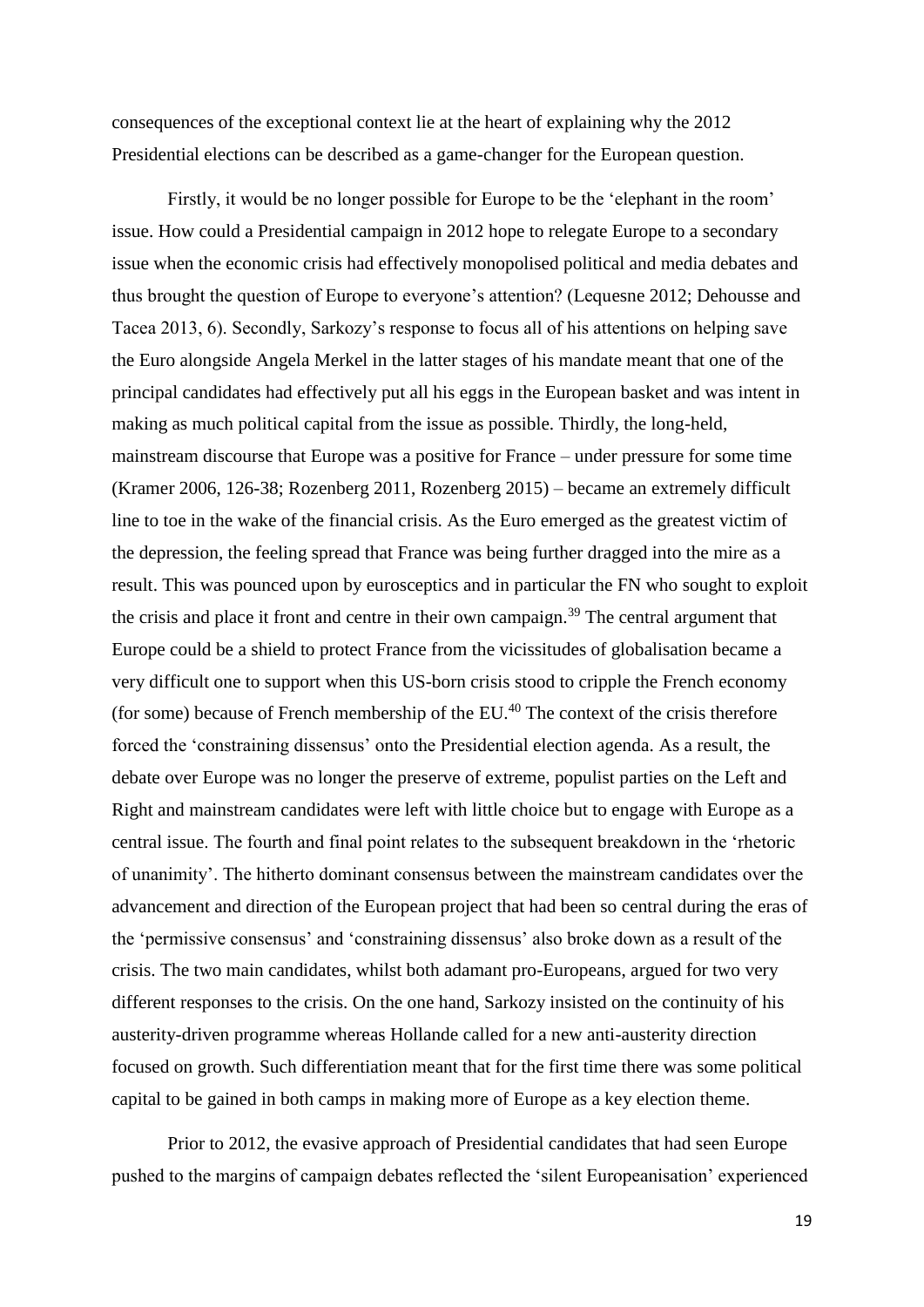in France in spite of mounting fears, doubts and opposition (Rozenberg 2011(b), 11). However, in the run-up to the 2012 campaign, a number of factors converged to ensure that any hope of Europe continuing as an unspoken issue would be impossible. The build-up in tension finally broke through as a result of the convergence between Sarkozy's Europeanised Presidency and the onset of the financial crisis. The subsequent prioritisation of Europe and its now flagrant and undeniable importance to, and influence on, domestic, French issues meant that it was no longer possible for it to be relegated to an issue of secondary importance.

## **Conclusion**

The shift in election campaign coverage afforded to the issue of Europe in 2012 is important in signalling an irreversible change in how it will feature in future Presidential elections, starting in 2017. With Europe now placed as a central concern for candidates, the proverbial cat has been let out of the bag and it is difficult to see how this can be undone. Furthermore, it was argued earlier that a number of convergent factors came together to essentially force candidates to move away from the evasive treatment of the European question that hitherto had been so dominant. Central to such concerns were the shifting contextual circumstances of the financial crisis that made it virtually impossible to push any consideration of Europe's influence or importance to the margins of the campaign debate. Given the events of the 2012- 17 period – the migrant crisis, the threat of terrorism, ongoing economic difficulties, the Brexit controversy, Hollande's failure to deliver on his anti-austerity rhetoric and the growing support for the FN and its Eurosceptic stance –, it is obvious that Europe will remain an area of unavoidable and principal concern for all candidates in the 2017 Presidential elections. One only has to consider the attention afforded to the European question in the all-important primaries on the Left and the Right as an early indicator of just how significant Europe has become and will continue to be.<sup>41</sup> The increased salience as dictated by recent contextual developments will not be without consequence on the priorities of the electorate. Whilst it is unlikely to bypass the traditional dominant concerns (unemployment, spending power and immigration), there is a distinct possibility that Europe as an explicit (as well as implicit) theme of concern will feature much more prominently in the list of priorities determining voters' choices in 2017. This will undoubtedly force candidates to afford Europe even more attention. Such a symbiotic process will see Europe progressively become increasingly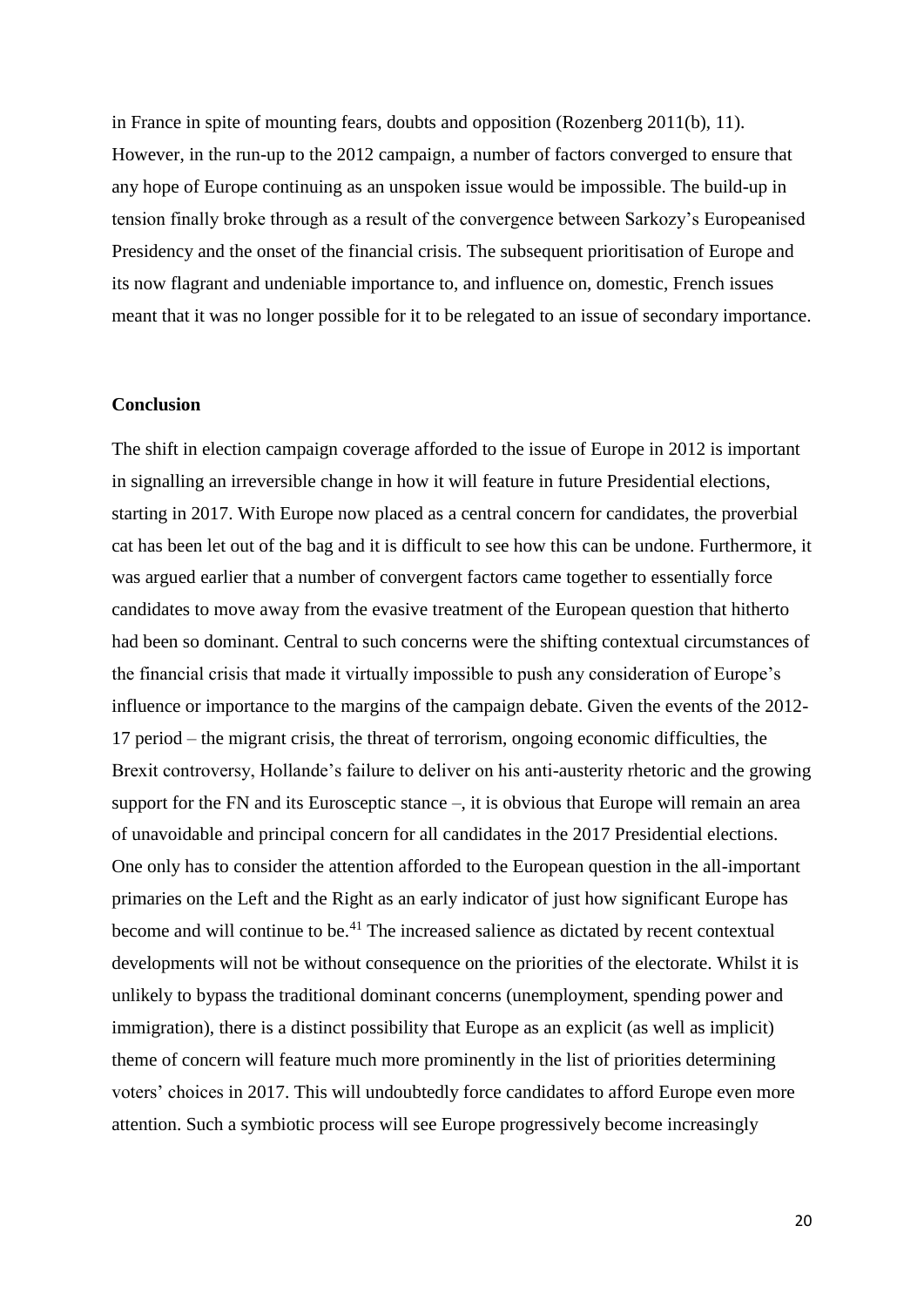important as an electoral issue rendering its days as the 'elephant in the room' very much a thing of the past.

# **References**

Bell, David Scott and Criddle, Byron. 2008. "Presidentialism Enthroned: The French Presidential and Parliamentary Elections of April-May and June 2007."*Palrliamentary Affairs* 16 (1) 185-205.

Bélot, Céline, Cautrès, Bruno, Strudel, Sylvie. 2013. « L'Europe comme enjeu clivant. Ses effets perturbateurs sur l'offre électorale et les orientations de vote lors de l'élections présidentielle de 2012. » *Revue Française de science politique* 63 1081-1112.

Belot, Céline and Cautrès, Bruno. 2004. « L'Europe, invisible mais omniprésente. » In Cautrès, Bruno and Mayer, Nonna, *Le nouveau désordre électoral*. Presses de Sciences Po.

Bickerton, Christopher J., Hodson, Dermot and Puetter, Uwe. 2015. "The New Intergovernmentalism: European Integration in the Post-Maastricht Era", *Journal of Common Market Studies*, 53 (4) 703-22.

Boussat, Gérard. 2006. *Faire l'Europe sans défaire la France. 60 ans de politique d'unité européenne des gouvernements et des présidents de la République française (1943-2003).* Brussels : Peter Lang.

Cautrès, Bruno. 2007. "Les enjeux européens." *CEVIPOF. Baromètre politique français. Elections 2007* - [http://www.cevipof.com/bpf/analyses/Cautres\\_EnjeuxEuropens.pdf.](http://www.cevipof.com/bpf/analyses/Cautres_EnjeuxEuropens.pdf)

Cole, Alistair. 2012. "The fast presidency? Nicolas Sarkozy and the political institutions of the fifth republic." *Contemporary French and Francophone Studies* 16 (3) 311-321.

Cole, Alisatair, Le Galès, Patrick and Levy, Jonah. 2008. *Developments in French Politics.* Hampshire: Palgrave Macmillan.

Dehousse, Renaud and Tacea, Angela. 2015. « Europe in the 2012 French Presidential Election. » In Goodliffe, Gabriel and Brizzi Riccardo. *France After 2012.* New York: Berghahn Books.

Dehousse, Renaud and Tacea, Angela. 2012. « The French 2012 Presidential Election. A Europeanised Contest. » *Les Cahiers Européens de Sciences Po.* 02/20012.

Dehousee, Renaud adn Menon, Anand. 2009. "The French Presidency." *Journal of Common Market Studies* 47, 99-111.

De la Broose, Julie. 2009. "Le gouvernement s'est-il converti au "modèle social français ?" *L'Express*, 15/05/2009.

Drake, Helen. 2013. "Everywhere and Nowhere: Europe and the World in the French 2012 Elections." *Parliamentary Affairs* 66, 124-141.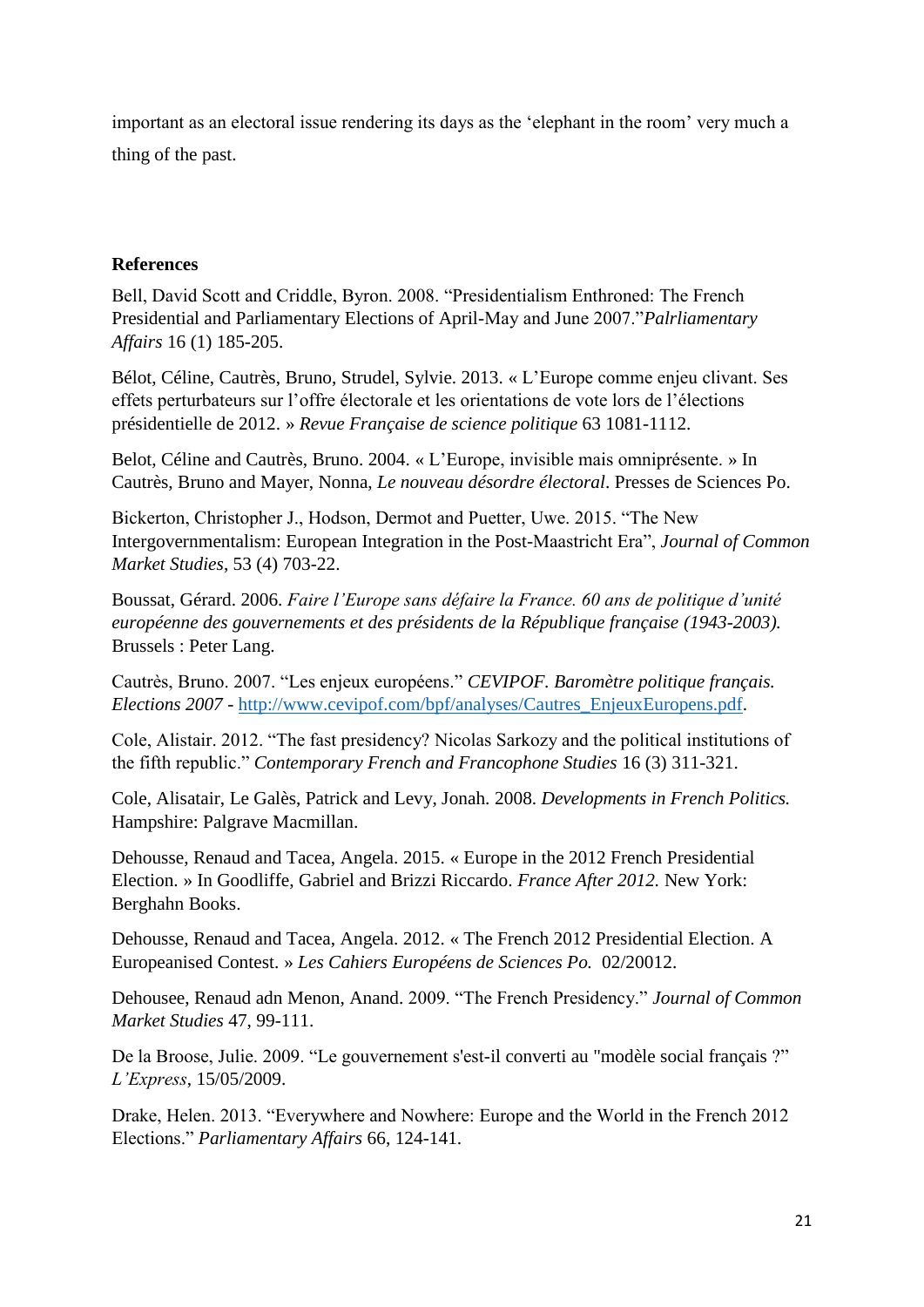Drake, Helen. 2008. "The European Fifth Republic." *Contemporary French and Francophone Studies* 12 (2) 193-201.

Drake, Helen. 2007. "All Change Here? The French Presidential and Parliamentary Elections of 200&." *Mediterranean Politics* 12 (3) 423-29.

Drake, Helen. 2003. "'Europe in the 2002 French elections.". Paper presented for the 8<sup>th</sup> EUSA Biennial International Conference, March 27-29, 2003, Nashville, Tennessee, USA. [http://aei.pitt.edu/6482/1/001502\\_1.PDF](http://aei.pitt.edu/6482/1/001502_1.PDF)

Dulphy Ann and Manigand Christine. 2006. "Le referendum du 29 mai 2005." *RSPB* 289 (1) 2006 22-46.

Elgie, Robert. 2013. "The French presidency under Nicolas Sarkozy." In Cole, Alistair, Meunier, Sophie and Tiberj, Vincent. *Developments in French Politics 5*, London: Palgrave. 19-34.

Evan, Martin and Godin, Emmanuel. 2014. *France Since 1815.* Abingdon: Routledge.

Flood, Chris. 2005. "French Euroscepticism and the politics of indifference." In Helen Drake, *French Relation with The European Union*. Abingdon: Routledge.

Gaffney, John. 2012. "Leadership and style in the French Fifth Republic: Nicolas Sarkozy's presidency in historical and cultural perspective." *French Politics* 10 (4) 345-363.

Gaffney, John. 2012. *Political leadership in France. From de Gaulle to Nicolas Sarkozy.* Hampshire: Palgrave Macmillan.

Griggs, Steven. 1995. "Candidates and Parties of the Left." In *Electing the French President. The 1995 Presidential Election*, edited by Robert Elgie, 96-122. Hampshire: Macmillan.

Grossman, Emiliano and Sauger Nicolas. 2008. *France's political institutions at 50.* Abingdon: Routledge.

Grunberg, Gérard. 1995. " La candidature Jospin ou la construction d'un nouveau leadership." In *Le Vote de Crise. L'élection présidentielle de 1995* edited by Pascal Perrineau and Colette Ysmal, 61-80. Paris: Presses de Sciences-Po.

Hewlett, Nick. 2012. "Voting in the shadow of the crisis. The French Presidential and Parliamentary Elections of 2012." *Modern and Contemporary France* 20 (4) 403-20.

Hewlett, Nick. 2011. *The Sarkozy phenomenon.* Exeter: Societas.

Hewlett, Nick. 2007. "Nicolas Sarkozy and the Legacy of Bonapartism. The French Presidential and Parliamentary Elections of 2007." *Modern and Contemporary France* 15 (4) 402-22.

Hooghe, Liesber and Marks, Gary, 2008, 'A Postfunctionalist Theory of European Integration: From Permissive Consensus to Constraining Dissensus', *British Journal of Political Science*, 39, 1-23.

Hurrelmann, Achim. 2007. "European Democracy, the 'Permissive Consensus' and the Collapse of the EU Constitution.'*European Law Journal* 13 (3) 343-359.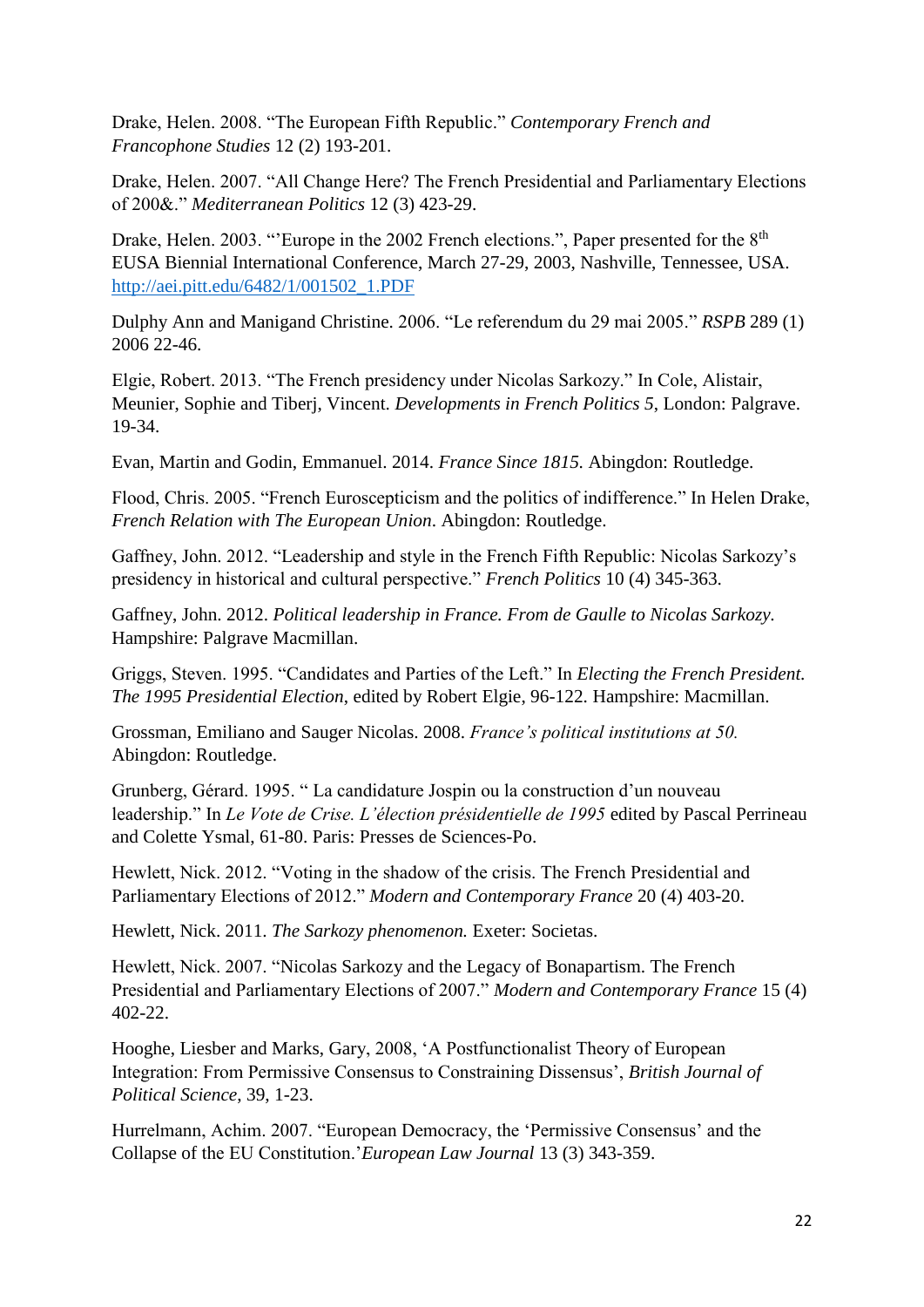Johnson, Douglas, 1997, 'Foreign Policy Issues and the Election' in Gaffney, John and Milne, Lorna, *French Presidentialism and the Election of 1995*, Aldershot: Ashgate.

Kramer, Steven Philip. 2006. "The End of French Europe." *Foreign Affairs* 85 (4) 126-38.

Kuhn, Raymond. 2013. "The French Presidential and Parliamentary elections, 2012." *Representation* 49 (1) 97-114.

Kuhn, Raymond. 2011. *The media in Contemporary France*. Berkshire: Open University Press.

Le Gloannec, Anne-Marie. 2008. "Sarkozy's Foreign Policy: Substance or Style?" *The International Spectator* 43 (1) 15-21.

Lequesne, Christian. 2012. « L'externe et l'européen dans la campagne présidentielle de 2012. » *Les Dossiers du CERI.* 

Leveque, Emilie. "La polémique sue la "fête du travail" en 5 points." *L'express*, 24/04/2012.

Lewis-Beck, Michael S., Nadeau, Richard and Bélanger Eric. 2012. *French Presidential elections.* Hampshire: Palgrave Macmillan.

Lindberg, Leon. A. and Scheingold, Stuart. A. 1970. *Europe's Would-be Polity: Patterns of Change in the European Community*. Hemel Hempstead: Prentice-Hall.

Machin, Howard. 1996. "The 1995 Presidential Campaign." In *Electing the French President. The 1995 Presidential Election*, edited by Robert Elgie, 26-50. Hampshire: Macmillan.

Mazey, Sonia. 1995. "The issue agenda in perspective." In Electing the French President. The 1995 Presidential Election, edited by Robert Elgie, 123-48. Hampshire: Macmillan.

Miguet, Arnauld, "The French elections of 2002: After the earthquake, the deluge." *West European Politics*, 25 (4) 207–220.

Milner, Susan. 2000. "Euroscepticism in France and changing state-society relations." *European Integration* 22 (1) 35-58.

Ross, George. 2000. "Europe Becomes French Domestic Politics." In Lewis-Beck, Michael s. *How France Votes*. New York: Chatham House Publishers.

Rowdybush Brinton and Chamorel Patrick. 2011. "Aspirations and reality: French Foreign Policy and the 2012 Elections." *The Washington Quarterly* 35 (1) 163-77.

Rozenberg, Olivier. 2015. "France in quest of a European narrative." *Foundation Robert Schuman* No 345 1-7.

Rozenberg, Olivier. 2011(a). "Monnet for Nothing? France's Mixed Europeanisation", *Les Cahiers Européens de Sciences Po* 04/2011.

Rozenberg, Olivier. 2011(b). "Debating about Europe at the French National Assembly: The Failure of the Rhetoric of Unanimity." In Fabbrini, Frederico, Ballini, Ernst Hirsch and

Somsen, Han. *What form of government for the European Union and the Eurozone?* Oxford: Hart Publishing. 145-65.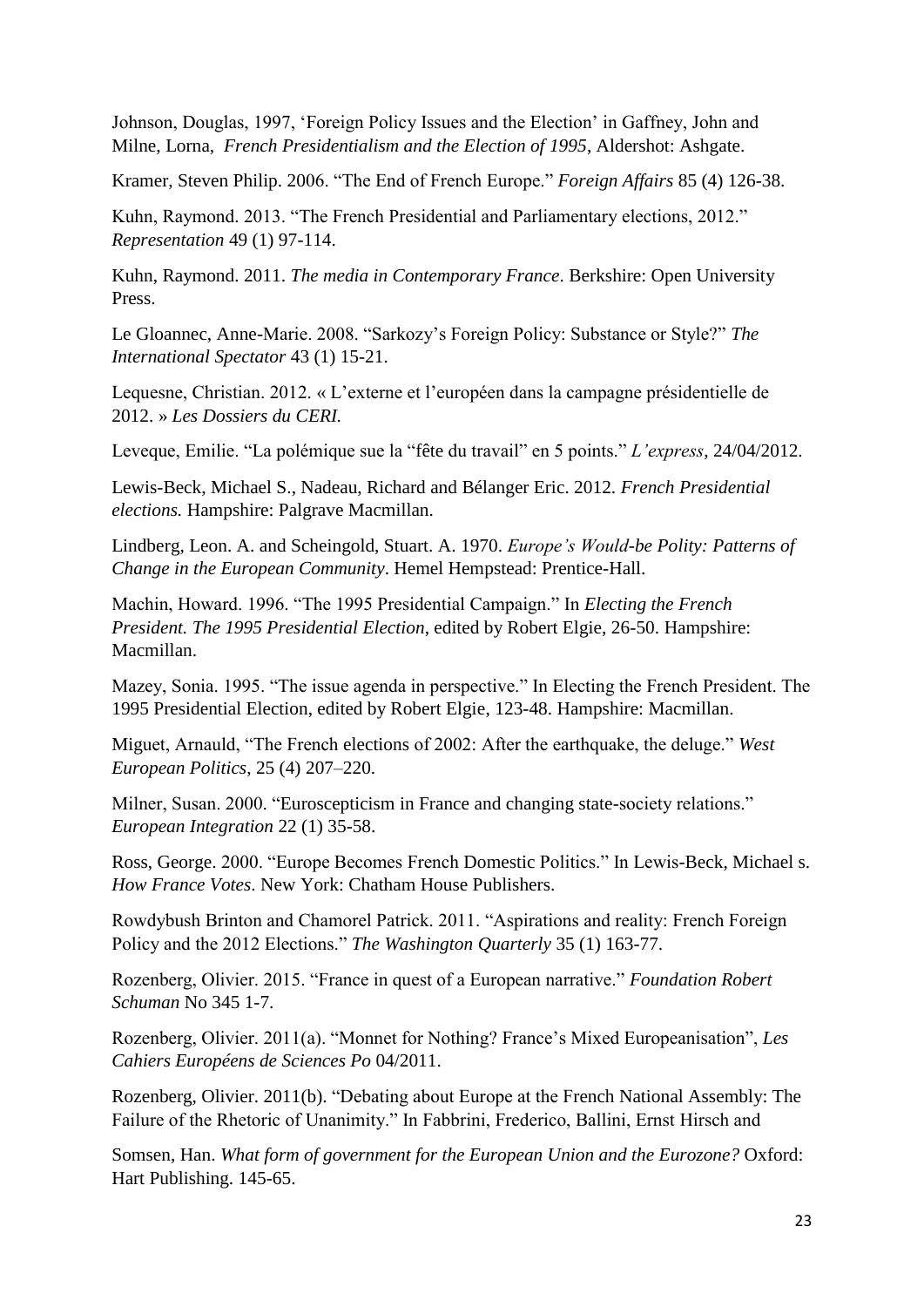Rozenberg, Olivier. 2011. "Monnet for Nothing? France's Mixed Europeanisation." *Les Cahiers Européens de Sciences Po* 4.

Sauger, Nicolas. 2007. "The French Legislative and Presidential Elections of 2007." West European Politics 30 (5): 116-1175.

Schmidt, Vivien A. 2007. "Trapped by their ideas: French elites' discourses of European integration and globalsization." Journal of European Public Policy 14 (7): 992-1009.

Sowerine, Charles. 2009. France since 1870. Culture, Society and the Making of the Republic. Hampshire: Palgrave Macmillan.

Tiersky, Ronald. 1995. "Mitterrand's legacies." Foreign Affairs 74 (1): 112-21.

<sup>7</sup> Nicolas Sarkozy, Récy, 15 March 2012.

1

<sup>8</sup> [http://www.ps29.org/IMG/pdf/Projet\\_FH2012.pdf](http://www.ps29.org/IMG/pdf/Projet_FH2012.pdf)

<sup>&</sup>lt;sup>1</sup> Cf for example Ipsos, Sondage sortie des urnes, 23 April 1995 - [http://www.ipsos.fr/ipsos-public](http://www.ipsos.fr/ipsos-public-affairs/sondages/sondage-sortie-urnes-1)[affairs/sondages/sondage-sortie-urnes-1;](http://www.ipsos.fr/ipsos-public-affairs/sondages/sondage-sortie-urnes-1) Ipsos, Sondage, sortie des urnes, 7 May 1995 [http://www.ipsos.fr/sondages/sortie-urnes.](http://www.ipsos.fr/sondages/sortie-urnes)

<sup>&</sup>lt;sup>2</sup> Ipsos, 1er Tour Présidentielle 2002, 21 April 2002 - [http://www.ipsos.fr/sondages/1er-tour-presidentielle-](http://www.ipsos.fr/sondages/1er-tour-presidentielle-2002comprendre-vote-francais-qui-vote-quoi-mot)[2002comprendre-vote-francais-qui-vote-quoi-mot;](http://www.ipsos.fr/sondages/1er-tour-presidentielle-2002comprendre-vote-francais-qui-vote-quoi-mot) Ipsos, Second Tour Présidentielle 2002, 5 May 2002 [http://www.ipsos.fr/sondages/second-tour-presidentielle-2002-comprendre-vote-francais.](http://www.ipsos.fr/sondages/second-tour-presidentielle-2002-comprendre-vote-francais)

<sup>3</sup> Ipsos, 1er Tour Présidentielle 2007. 22 April 2007 - [http://www.ipsos.fr/presidentielle-2007/pdf/ssu.pdf.](http://www.ipsos.fr/presidentielle-2007/pdf/ssu.pdf) <sup>4</sup> Table adapted from CEVIPOF data ranking the importance of issues in Presidential election campaigns (Lewis-Beck 2012, 92).

<sup>5</sup> <https://www.agitateur.org/IMG/pdf/Sarkozy2012.pdf>

<sup>6</sup> Cf for example campaign speeches in Annecy, 16 February, 2012; Marseilles, 19 February 2012; Lille, 23 February 2012; Villepinte, 11 March 2012; Récy, 15 March 2012; Rueil-Malmaison, 24 March, 2012. The following website is a useful resource for tracking down transcripts of such speeches - [http://www.vie-](http://www.vie-publique.fr/) $\frac{1}{7}$  with with  $\frac{1}{7}$  with  $\frac{1}{7}$  with  $\frac{1}{7}$  with  $\frac{1}{7}$  with  $\frac{1}{7}$  with  $\frac{1}{7}$  with  $\frac{1}{7}$  with  $\frac{1}{7}$  with  $\frac{1}{7}$  with  $\frac{1}{7}$  with  $\frac{1}{7}$  with  $\frac{1}{7}$  with  $\frac{1}{7}$  with  $\frac{1}{$ 

<sup>9</sup> Cf for example campaign speeches in Toulon, 24 January 2012; Le Bourget, 22 January 2012; Le Mans, 23 February 2012; Lyon, 1 March 2012.; Valence, 13 March 2012; Marseille, 14 March 2012; Paris, 17 March 2012. The following website is a useful resource for tracking down transcripts of such speeches [http://www.vie-publique.fr/.](http://www.vie-publique.fr/) See also - [http://www.les-crises.fr/documents/2012/discours-de-campagne](http://www.les-crises.fr/documents/2012/discours-de-campagne-hollande-2012.pdf)[hollande-2012.pdf.](http://www.les-crises.fr/documents/2012/discours-de-campagne-hollande-2012.pdf)

<sup>10</sup> Francois Hollande, Paris, 17 March 2012.

<sup>11</sup> [http://www.frontnational.com/pdf/projet\\_mlp2012.pdf](http://www.frontnational.com/pdf/projet_mlp2012.pdf)

<sup>&</sup>lt;sup>12</sup> Cf for example campaign speeches in Rouen, 15 January 2012; Toulouse, 5 February 2012; Châteauroux, 26 February 2012; Marseille, 4 March 2012; Paris, 8 March 2012; Toulouse-Blagnac, 12 March 2012. The following website is a useful resource for tracking down transcripts of such speeches - [http://www.vie](http://www.vie-publique.fr/)[publique.fr/](http://www.vie-publique.fr/)

<sup>&</sup>lt;sup>13</sup> Marine Le Pen, Paris, 8 March 2012.

<sup>&</sup>lt;sup>14</sup> [http://www.jean-luc-melenchon.fr/brochures/humain\\_dabord.pdf](http://www.jean-luc-melenchon.fr/brochures/humain_dabord.pdf)

<sup>&</sup>lt;sup>15</sup> Cf for example campaign speeches in Paris, 4 January 2012; Besancon, 24 January 2012; Lille, 27 March 2012; Toulouse, 5 April 2012; Paris, 22 April 2012. The following website is a useful resource for tracking